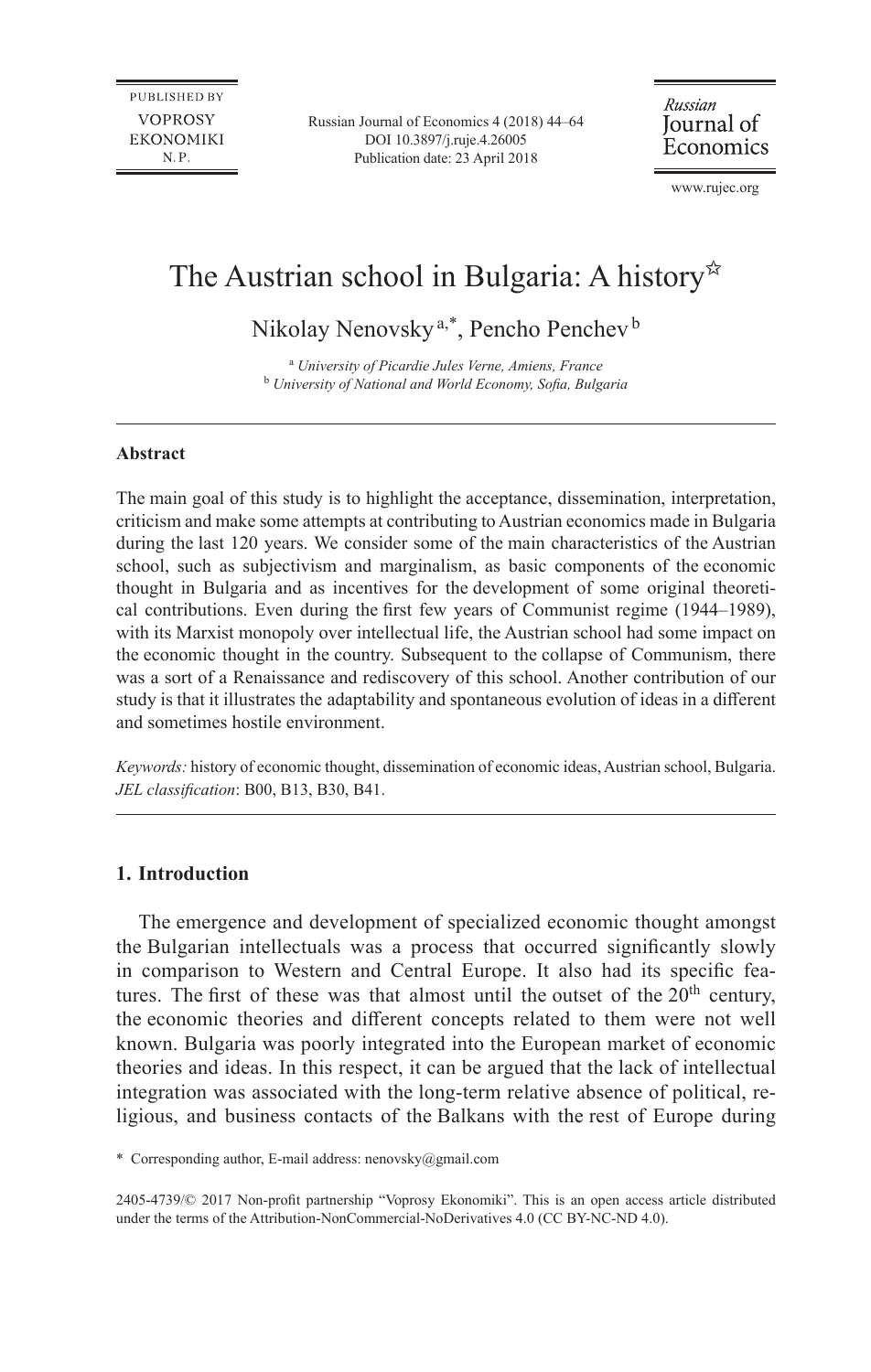the Ottoman period. Until the end of the  $19<sup>th</sup>$  century, Bulgaria was isolated from the process of economic integration occurring in Western and Central Europe, where the Bulgarian lands missed the industrious, commercial, scientific and industrial revolutions.

Therefore, the impact of European economic theories was mostly found in their instrumentalization as concrete ideas, measures and laws applied in the economic policy with the aim of compensating the economic and social backwardness of the country. Another important feature of the Bulgarian economic thought was the theoretical and methodological eclecticism and hybridization. At times, it brought together opposite and mutually exclusive theoretical and methodological characteristics, such as classical liberalism, physiocracy and mercantilism, protectionism, economic nationalism, Orthodox Christian ethics, common sense, subjectivism and utilitarian marginalism (Nenovsky and Penchev, 2015). Moreover, the Bulgarian economic thought was characterized by practical and short-term orientation, definite lack of a theoretical character and strong normativeness to the detriment of the analytical and positivist aspects. After the liberation of Bulgaria in 1878, it aimed at serving the state economic policy and, in the long-run, it closely followed the development of economic science of leading countries, and particularly those to which it was pegged geostrategically and on which it depended financially and politically.

The spread and development of the Austrian school and its particular components should be regarded against this general background. It should be emphasized that the Austrian school and marginalism as a whole were theoretical trends. Perhaps the most distant ones from the character of the Bulgarian economic thought, which, as we have already mentioned, definitely lacked theoretical characteristics and was actually policy and state oriented. However, the Austrian school was present in the economic debate during different epochs. Therefore, the main goal of this study is to highlight the acceptance, dissemination, interpretation, criticism and to make some attempts at contributing to the Austrian economics made in Bulgaria during the last 120 years. We consider some of the main characteristics of the Austrian school, such as subjectivism and marginalism, as basic components for the economic thought in Bulgaria and as incentives for the development of some original theoretical contributions. Even during the first few years of Communist regime (1944–1989), with its Marxist monopoly over intellectual life, the Austrian school had some impact on the economic thought in the country. Subsequent to the collapse of Communism, there was a sort of a Renaissance and rediscovery of that school. Another contribution of our study is that it illustrates the adaptability and spontaneous evolution of ideas in a different and sometimes hostile environment.

# **2. Pre-history: Late 19th—early 20th century**

Up to 1878, the Bulgarian lands were within the Ottoman Empire and in the late  $19<sup>th</sup>$  century, some ideas which had been popular for a long time in Western and Central Europe gained popularity amongst the Bulgarian pre-liberation intelligentsia. This was caused by several factors. Amongst them, the noteworthy factors were the structural changes in both the Bulgarian society and the Ottoman Empire—the economic progress in the Bulgarian lands, the de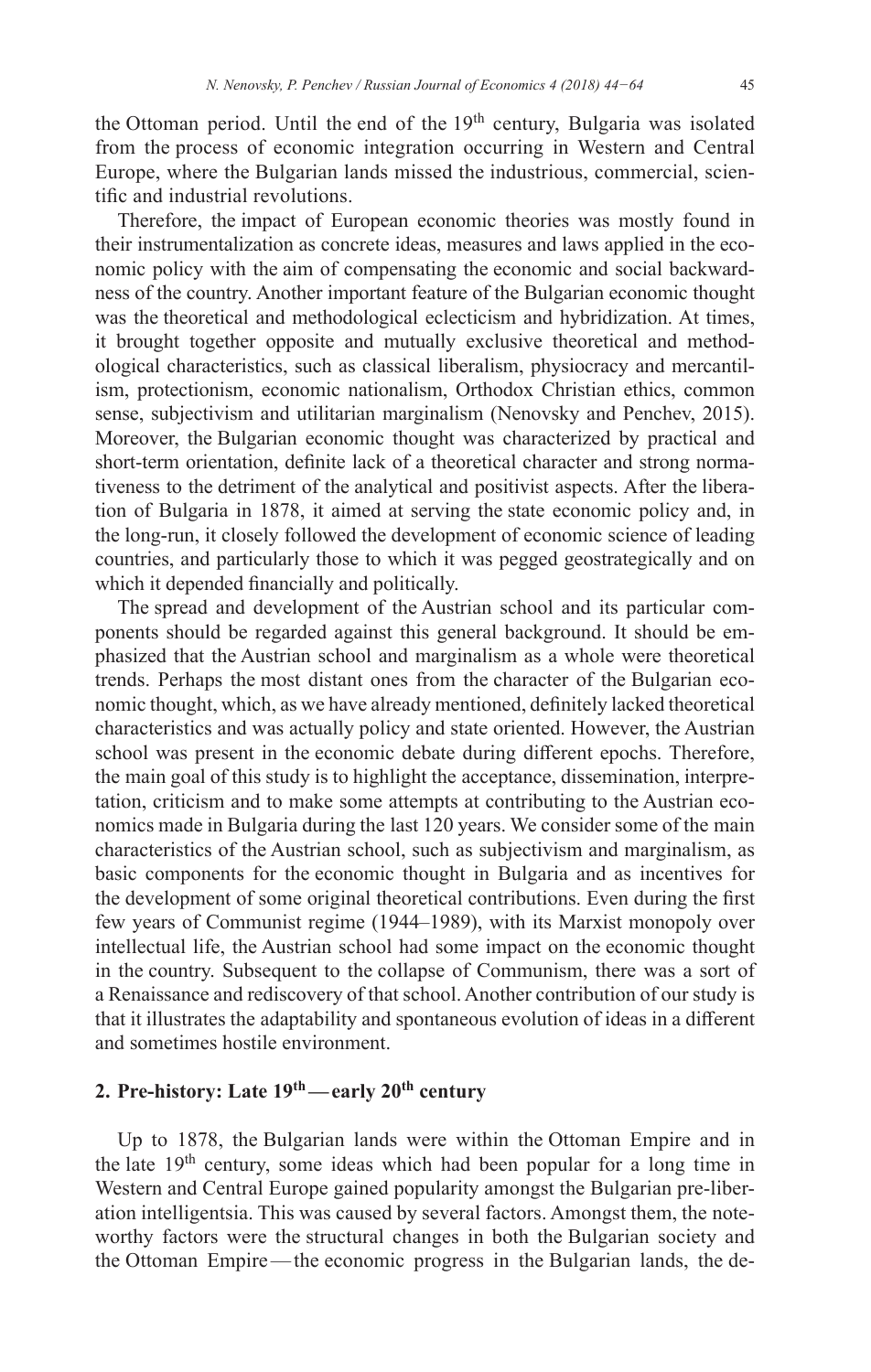cline of traditional Ottoman institutions, and the attempts to modernize the empire. At the end of the  $18<sup>th</sup>$  and the first half of the  $19<sup>th</sup>$  century, the Ottoman backwardness became obvious in comparison to Western and Central Europe. Therefore, the ideas in favor of the European type of development became significantly more popular.

By 1878, the influence of the classical liberal economic ideas prevailed amongst the Bulgarians, as was the case in the other Balkan countries (Psalidopoulos and Theocarakis, 2011). The early Bulgarian liberalism was strongly influenced by the French liberal concepts and ideas and not so much by the Anglo-Saxon liberal traditions (Nenovsky and Penchev, 2014). Here, we can find one of the possible prerequisites of the Austrian influence in Bulgaria as it was closer to the French than the Anglo-Saxon Liberalism. However, some of the main postulates of the German historical school (protectionism, preference for domestic products rather than imported ones, the evolutionary approach to explaining both public and economic phenomena, etc.) made their way into Bulgaria's society. As there were not many Bulgarian students in Western Europe before 1878, the achievements of the world economic thought found their way indirectly through Greece, Romania and Russia, amongst others.

In 1878, after several centuries of Ottoman rule, Bulgaria became an autonomous principality and later, an independent country. Its ruling and intellectual elites made efforts to catch up with the developed industrial countries. The Bulgarian economists and statesmen made an attempt to build a political and economic model of "applied" economic liberalism, which combined free trade and moderate protectionism, and free private enterprise and government interference in the economy. This was an attempt to establish a model through which the peripheral Bulgarian economy could be modernized. At the end of the  $19<sup>th</sup>$  and the beginning of the  $20<sup>th</sup>$ century, significant changes took place, such as three laws aimed at stimulating the local industry were passed in Bulgaria, the foreign railroads were nationalized in 1908 and all the newly constructed railroads were state-owned.

Not surprising, the Bulgarian economic thought during this period was strongly influenced by the German historical school (directly or through Russia), which was also a sign of the importance of the state that recommended tariff protectionism and welfare legislation, among other measures (see Nenovsky and Penchev, 2016a). Individualism, materialism and skepticism as regards the state, typical for the Anglo-Saxon liberalism, were not popular amongst the Bulgarian intelligentsia.

The influence of the Austrian school on the Bulgarian economic thought was still relatively negligible. The first Bulgarian to be influenced by the concepts of marginalism was Ivan E. Geshov (1849–1924). In 1865, he moved with his family to Manchester. In 1866, he enrolled at Owens College, where he became one of the best students of William Stanley Jevons.<sup>1</sup> After 1878, Geshov held important administrative positions and was actively involved in political life. He was the governor of Bulgarian National Bank (BNB) (1883–1886), member of Parliament, Minister of Finance and, from 1911 to 1913, he was the Prime Minister and Minister of Foreign Affairs of Bulgaria (Metodiev and Stoyanov, 1987).

<sup>1</sup> In his memoirs, Geshov (1928) mentioned Jevons' influence as regards his understanding of social problems and cooperative ideas. Geshov was quoted in a footnote by Vilfredo Pareto in his *Corso di economia politica* (Pareto, 1905/2009, p. 355).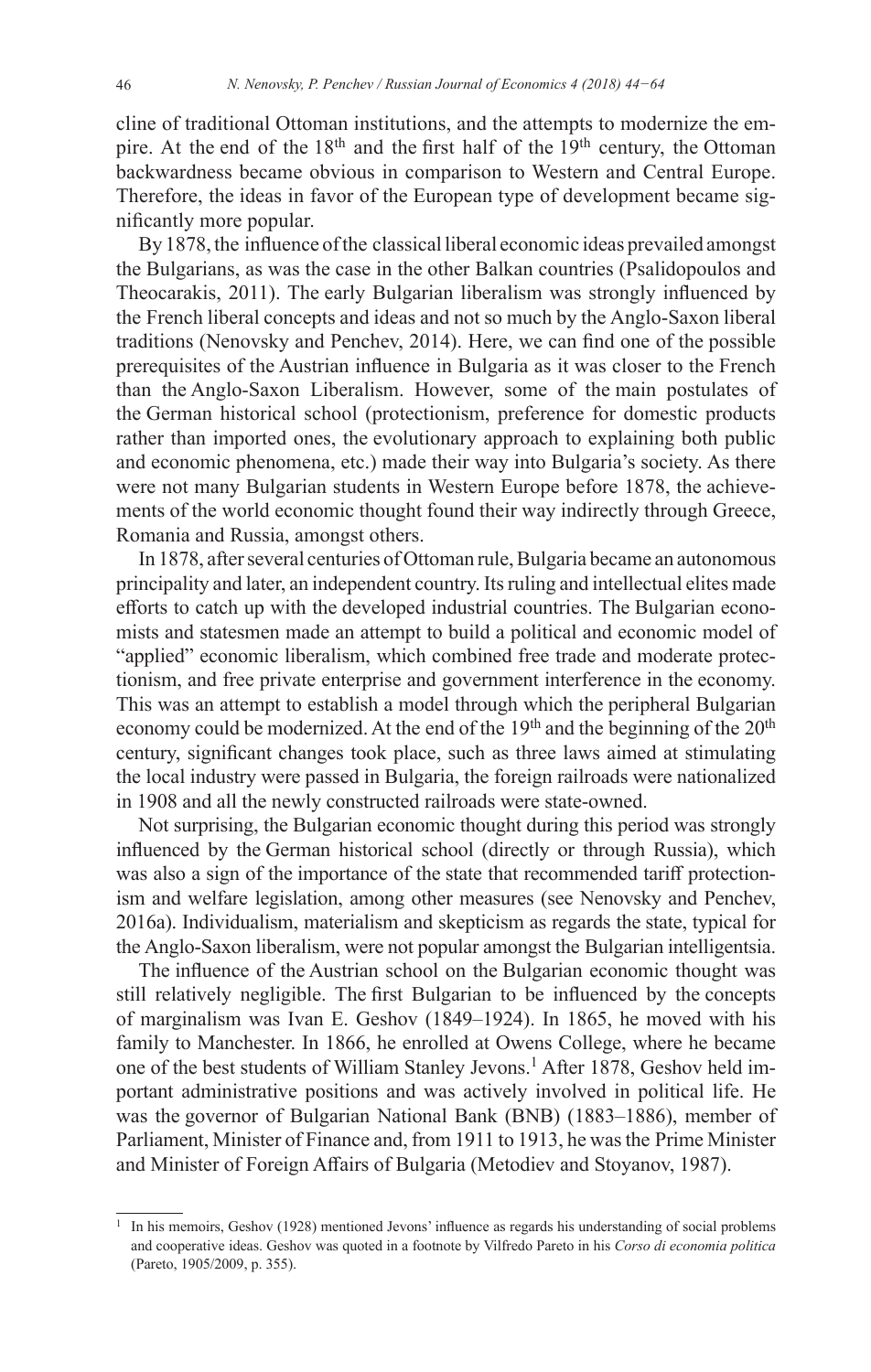Geshov set forth his views on different economic issues in a series of papers published in various journals, mostly in late 19<sup>th</sup> century. In 1899, his publications were collected in a book entitled *Words and Deeds. Financial and Economic Studies* (Geshov, 1899). He was certainly familiar with the works of the British classical political economy and the French liberal economic thought, but there was no trace of an Austrian influence.

Geshov himself spared no praise for Jevons ("he is head and shoulders above Ricardo and Mill, he makes us understand Bentham"), whom he considered to have taught him almost everything in economic and social sciences (see Geshov, 1916, pp.  $30-40$ ).<sup>2</sup> Jevons also influenced Geshov by supporting the ideas of small-scale agriculture, peasant owners and cooperatives. In the same memoirs, Geshov however mentioned that, at the time that he wrote the book in 1916, the German historical school was increasingly gaining influence globally, and that he himself, in his practical activity, used its ideas.

"When I first held the position of a minister in 1894–97, I was guided by the principle 'the greatest happiness for the greatest number of citizens' and did my best under the situation at the time to create conditions for a better livelihood, for a faster progress of the huge majority of our people—petty farmers. At the same time, I was the first to resort to state intervention in favour of non-agrarian producers: increased import duties; I drafted a law on stimulating industry thereby contributing to creating jobs for workers, to laying the foundation of that social care for them which was unthinkable without first of all guaranteeing jobs for workers" (Geshov, 1916, pp. 37–38).

Geshov's liberal economic principles were combined with the opinion that those principles are not enough for the Bulgarian developmentalist agenda and that they should be combined with moderate protectionism and government interference to encourage industrialization, agriculture, vocational training etc. The negative attitude toward the continuous increase of the number of civil servants in the country was amongst his specific liberal views. A couple of years after Bulgaria's liberation, he observed that there were too many public high schools in the country and that they continuously produced candidates for civil service who grouped around the political parties and entered into severe competition for the limited number of civil service positions. On other hand, the political parties had stimuli for the artificial creation of positions for civil servants in order to meet the claims of their supporters. Thus, rather than guiding young people toward business activity, public funds were spent inefficiently (Geshov, 1886).

The first professionally trained Bulgarian economists criticized the Austrian ideas. Georgi Danailov (1972–1939) was the most renowned Bulgarian professor at that time. He studied in Moscow between 1891—1895 (with A. Chuprov and I. Yanzhul), later in Vienna, Berlin and Munich (with G. Schmoller and L. Brentano and maintained particularly close relations with W. Sombart with whom he maintained correspondence and organized his visit to Bulgaria in 1932). Of special interest are some Austrian concepts and ideas in Danailov's *Principles* 

<sup>2</sup> Jevons was his teacher in political economy and logic for 2 years.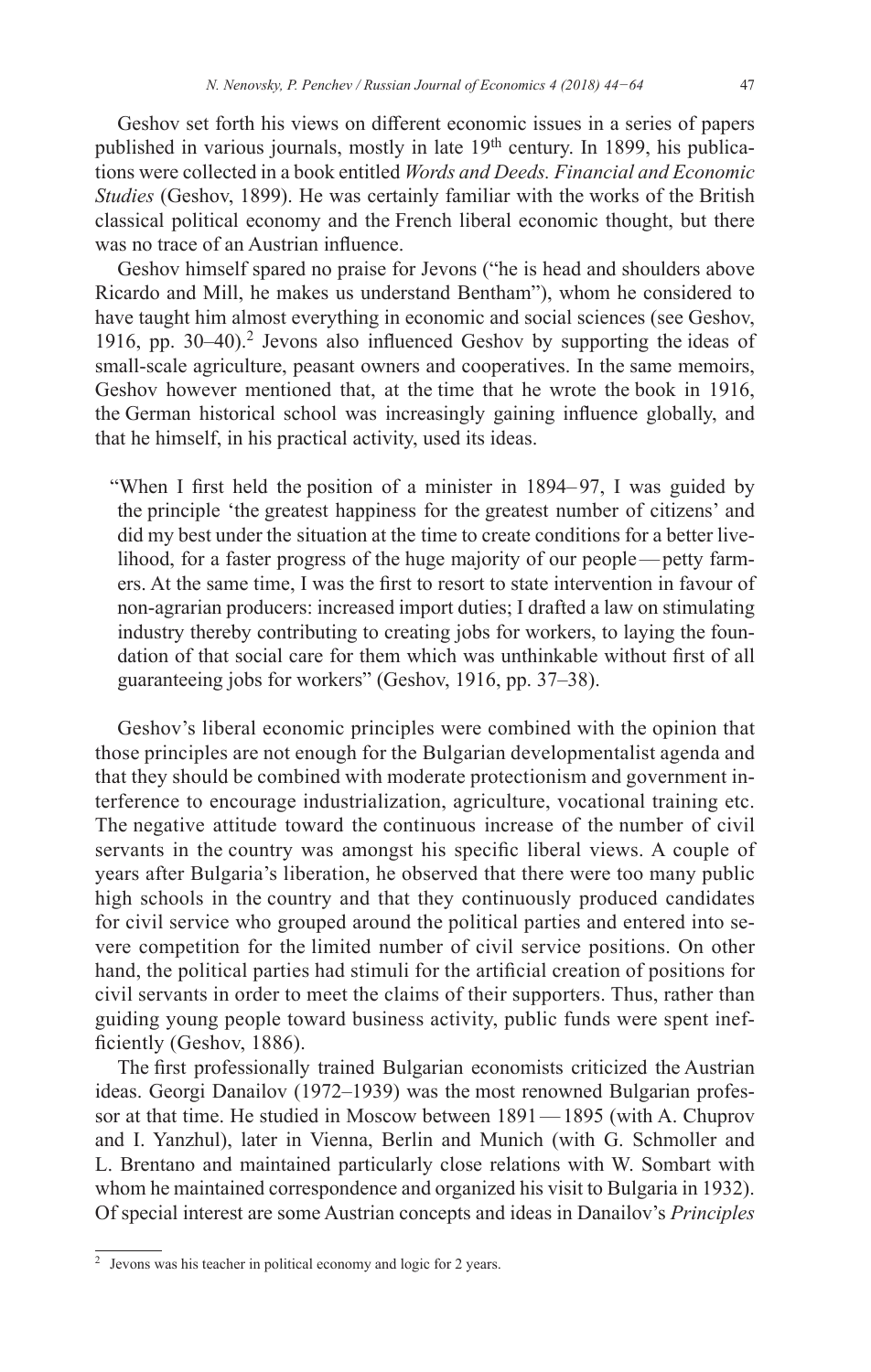*of Political Economy*—a textbook used by several generations of Bulgarians (first edition 1906; second edition 1933/1934).

The textbook was strongly influenced by German historicism, and some of the concepts of classical political economy and of Marxism were set forth. Essentially, Austrian contributions, particularly those of C. Menger, were briefly mentioned without details in the first part of the textbook where he discussed the different general theoretical concepts of the economy/"Volkswirtschaftslehre" (Danailov, 1906, pp. 2–50). Danailov also wrote a couple of sentences on Menger's capital theory featured in his *Principles of Economics*—about capital goods as goods of a higher order and Böhm-Bawerkian criticism of this concept (Danailov, 1906, p. 437). E. Böhm-Bawerk was also cited as an author of an important book on the theory of capital, but the ideas of that Austrian school author were not featured, interpreted, or criticized in detail. Danailov considered the Böhm-Bawerkian idea to introduce Robinson economy in the analysis of capital as an interesting, but unsuccessful one (Danailov, 1906, pp. 449, 453–454). The last quotation of an Austrian contribution to the economic theory in Danailov's textbook was in the chapter on money, where Menger was mentioned as an author of a concept concerning the origin of money (Danailov, 1906, p. 713).

It is noteworthy that in the second edition of the textbook 30 years later (Danailov, 1934), Danailov made a significant step in the direction of the Austrian school, which he illustrated separately or within the framework of the syntheses of M. Tugan-Baranovsky and W. Sombart and did not spare his praise of their numerous achievements (in the second edition he restricted his positive assessments of Marx's teaching of value). Logically, this evolution between the two editions on the part of Danailov later became the subject of criticism on the part of Marxist economists, who saw intellectual regression of the already "bourgeois economist, professor and minister, defender of capitalists... with a decadent and reactionary character" (Grigorov, 1960, pp. 53–76).

Another academic economist who criticized the Austrians from the positions of the German historicism was Alexander Tsankov (1879–1959). In 1904, Tsankov went to Germany, where he studied political economy. His stay in Germany played a major role in shaping his theoretical and political views. In Munich, he attended the lectures and seminars of Brentano, G. von Meyer and W. Lotts. Later, Tsankov moved to Breslau (1906), where Sombart taught; he then followed his teacher to Berlin and also attended the courses of Schmoller and A. Wagner (Tsankov, 2002). In Germany, under the supervision of Brentano, Tsankov began his first serious scientific pursuits. On Brentano's recommendation, he studied in detail the works of A. Marshall and Böhm-Bawerk. While in Berlin, around 1908, he began work on his doctoral thesis entitled *Capital and Capitalist Production Process in Böhm‑Bawerk* under the guidance of Sombart. Tsankov failed to complete his doctoral thesis and defend it because the Bulgarian Ministry of Education stopped his funding. The only detail we know concerning his doctoral thesis is that it was critical on Böhm-Bawerk's concept. Tsankov wrote, "Professor Sombart said favourable words on my work" (Tsankov, 2002, p. 35). In addition to Tsankov as a representative of the Austrian school and of marginalism as a whole (in his theoretical studies rather than in his applied studies), another well-known professor at Sofia University, namely D. Mishaikov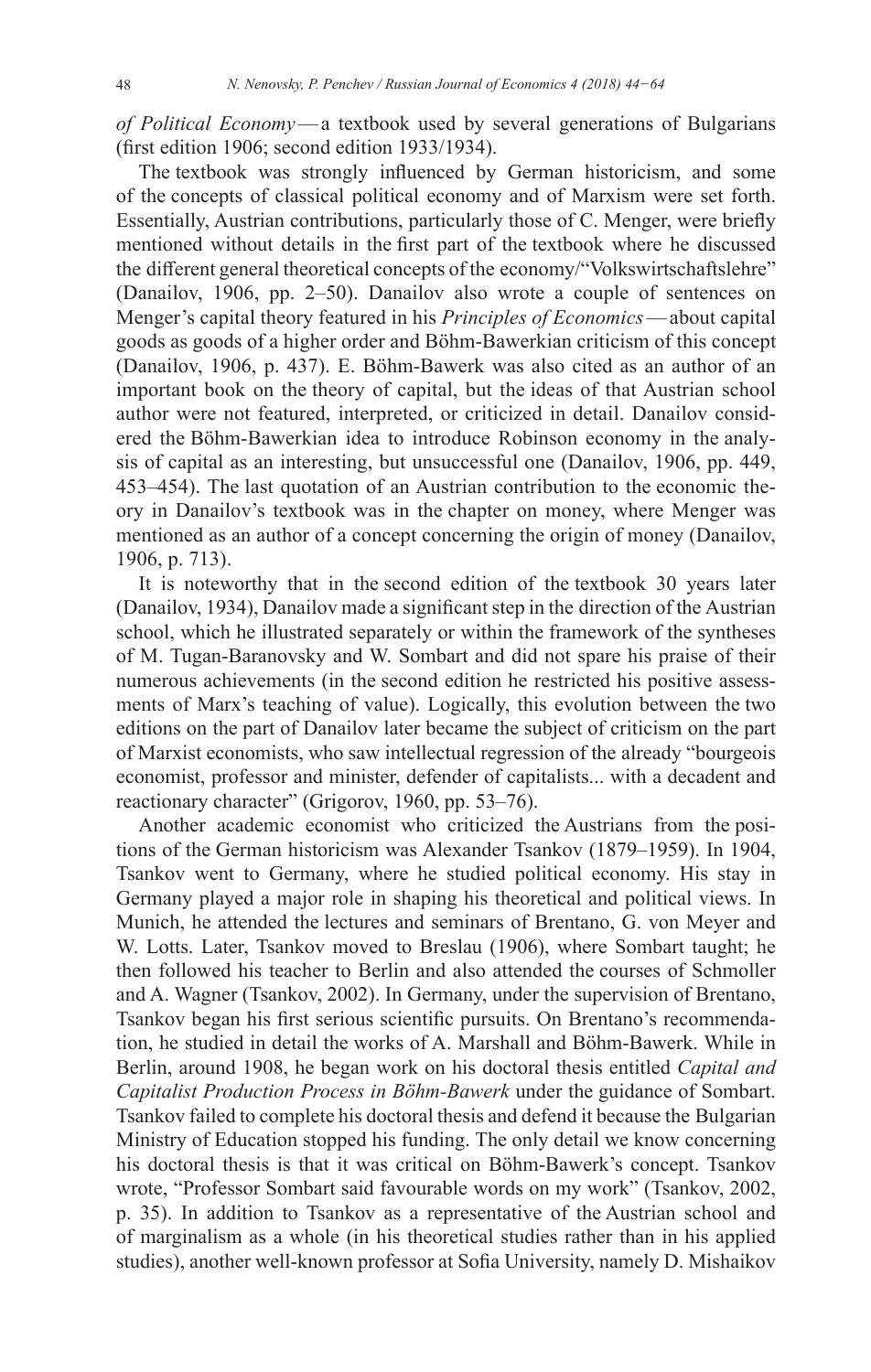(1883–1945), can be mentioned, whose textbook featured the main components of the economic science in the spirit of Menger (Mishaikov, 1933).<sup>3</sup>

During the first phase of the Austrian school influence in Bulgaria, it was still not well-known. As the Bulgarian liberal economists were engaged in politics and not in economics, the Austrian ideas were merely briefly mentioned and criticized by the few academics who were directly influenced by German historicism.

#### **3. Proliferation, 1919–1944**

Bulgaria was amongst the defeated nations in WWI. The country lost territories; its production and finances were destroyed; the external debt increased and in general, Bulgaria became over-dependent on its creditors. The latter set the conditions for liberalization and the dynamics of the balance of payments. The servicing of the debt required monetary and financial stabilization (initiated by the League of Nations) with the state playing a leading role in that process. Essentially, currency stabilization was accomplished in 1924–1926, which was generally recognized as the first successful stabilization effort of its kind in the Balkans (The Economist, 1926, 1929). Bulgaria embarked on the road to liberalizing its foreign trade as proposed by the League of Nations in 1927. In general, the 1919–1929/1930 period could be characterized as the prevalence of a new type of eclectic model in which the components of the historical school coexisted and interacted with elements of the conservative monetary liberalism, where stable money and the powerful state helped each other. Although the number of Bulgarian economists who studied in Germany increased, they were still under the influence of the theories of the mainstream economists, League of Nations economists, and French and English scholars,<sup>4</sup> but perhaps the most visible impact was that of the Austrian school.

With the onset of the crisis in 1930/1931, Bulgaria was forced to choose the German zone of economic and political influence. The state monopolized the foreign exchange market and actively encouraged Bulgarian production. It gradually built a network of compensation and clearing agreements. In 1933, a comprehensive clearing agreement was signed with Germany. The Bulgarian economists, who at first considered the crisis to be a cyclic and transitional phenomenon, gradually realized its depth and structural character and that there was no way back (Nenovsky, 2012). At that point, similar to people in many other European countries, the Bulgarian elite began to explore a corporate

<sup>&</sup>lt;sup>3</sup> The assessments of the textbook and of Mishaikov's work as a whole during the years of Communism were in the direction of its underestimation and accusation of a considerably greater reactionary attitude compared to that of Danailov. "As an economist and theoretician from the standpoint of bourgeois economy D. Mishaikov is inferior to Danailov, both because of his much more reactionary and unscientific positions as well as because of his smaller output in the theoretical sphere—it had a rather popularizing character" (Grigorov, 1960, pp. 76–83). We consider that this type of accusation is an indirect evidence of the greater presence of the Austrian school in his works. The Austrian school was regarded by Marxists as the "most decadent" version of the bourgeois political economy. The same appreciation on Mishaikov's "subjectivist" ideas is provided in Poryazov (1962).<br><sup>4</sup> The French economists exerted an influence during that period. Noteworthy were the visits of the liberal

J. Rueff within the frameworks of the missions of the League of Nations (Chivvis, 2010), as well as the strong influence in the monetary sphere of A. Aftalion through his students and even due to the fact that he was born in Bulgaria (Nenovsky, 2005).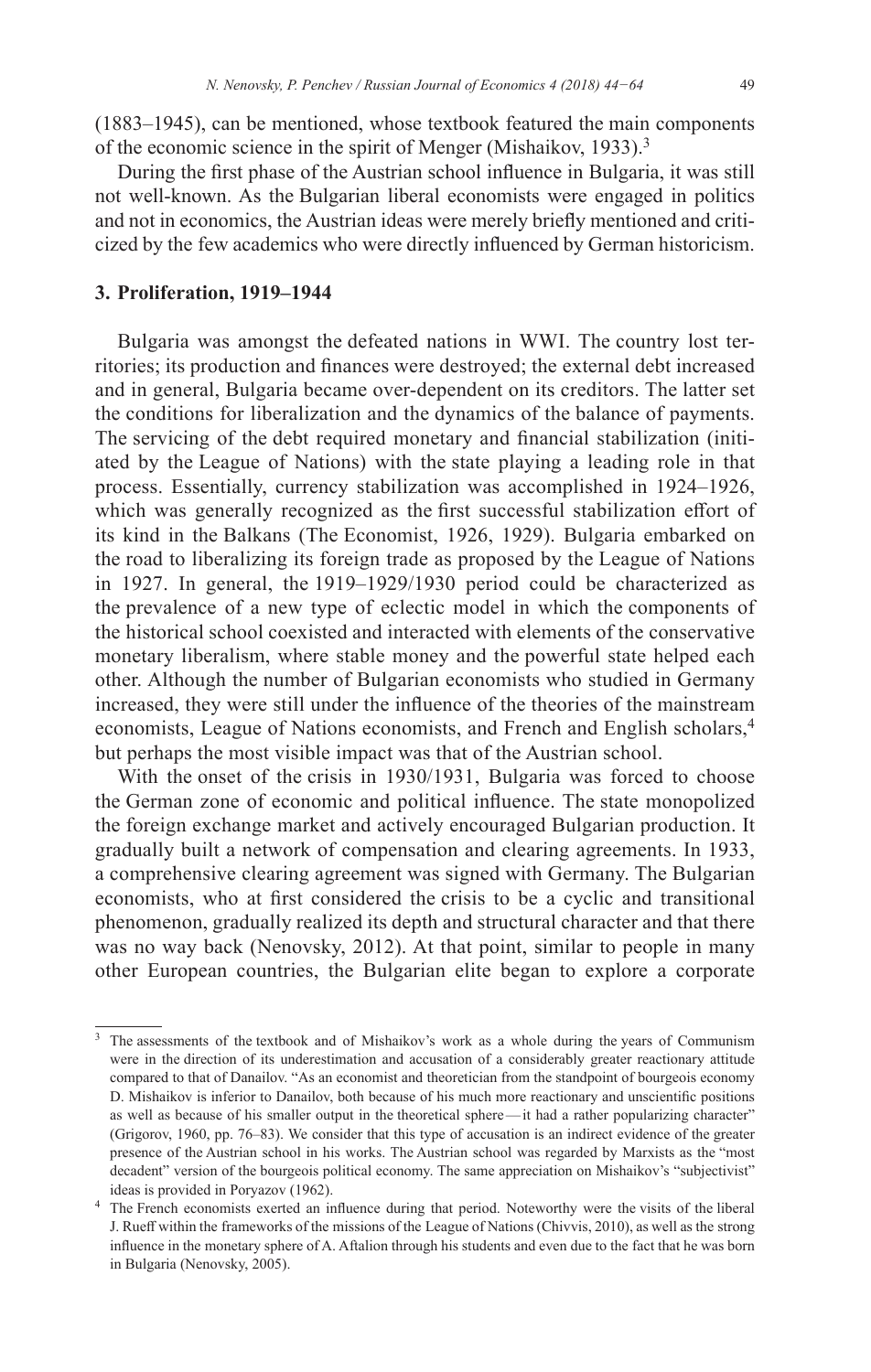model, national socialism, organic economy, and directed economy, amongst others. The theories that gained popularity were those of Sombart, G. Bottai, A. Rocco and M. Manoilescu, and some of them even visited Bulgaria. Tsankov made an attempt to construct a national socialist model of development to fit the country. He called bolshevism and fascism "ready-made formulae" that had to be applied creatively in Bulgaria. In this period, the impact of the Austrian school was still visible, though mainly in the theoretical works of some economists, while the political implications related to the Austrians were neglected.

The institutionalization of economics also influenced the development of economic thought in Bulgaria. Before WWI, political economy was taught in the Law Faculty of Sofia University. After 1919, three new higher schools of economics were established: the Free University in Sofia (1920), the Higher School of Commerce in Varna (1921) and the Higher School of Commerce in Svishtov (1936). In addition, there were some other institutions that existed before WWI. The Bulgarian Economic Society, founded in 1895, played an important role in promoting the knowledge of economics. This Society published the most prestigious periodical in economics—*The Journal of the Bulgarian Economic Society*  (JBES). All the previously mentioned institutions as well as the continuously growing public administration provided employment opportunities for academically trained Bulgarian economists. The new academic institutions published their own periodicals and books which became a forum for professional discussions and exchange of ideas.

The arrival of some Russian émigré economists, namely O. Anderson, S. Demostenov, N. Dolinsky and others in the early 1920s, also had a positive effect on the development of Bulgarian economic thought. Two of them in particular—Demostenov and Dolinsky—made attempts to apply and develop some of the insights of the Austrian school. Their research offered an original synthesis of the main ideas of the Austrian school (particularly those of Menger) and of the key elements of Russian economic thought, particularly the original theoretical system of the political economist P. Struve (1870–1944), who was their teacher and inspirer. To some extent, this synthesis could be regarded as a missed opportunity for the further development of the liberal tradition and for the differentiation of a specific version of the Austrian school (Nenovsky and Penchev, 2018). Struve's students in Bulgaria not only followed their teacher in setting forth the basic economic categories, but also vocally or silently shared Struve's philosophical understanding of economic life's dualism. Dualism boiled down, in brief, to the *invariable* coexistence of two major public mechanisms of coordination—on the one hand decentralized, spontaneous and unplannable and, on the other, centrally rationalized and plannable. At a particular level, dualism resulted in the formulation of a specific liberal model which in many respects came close to ordoliberalism. As such, it made Struve state the following:

"Comparing the socialist and the liberal ideal with the real world, the scientific and empirical study must admit that truth cannot exist in these two ideals. Both ideals in a formal sense are equally unfeasible, equally utopian. The socio-economic process can neither be rationalized thoroughly on the basis of the free play of economic forces nor can it be rationalized thoroughly at the desire of any subject of power" (Struve, 1913, p. 60).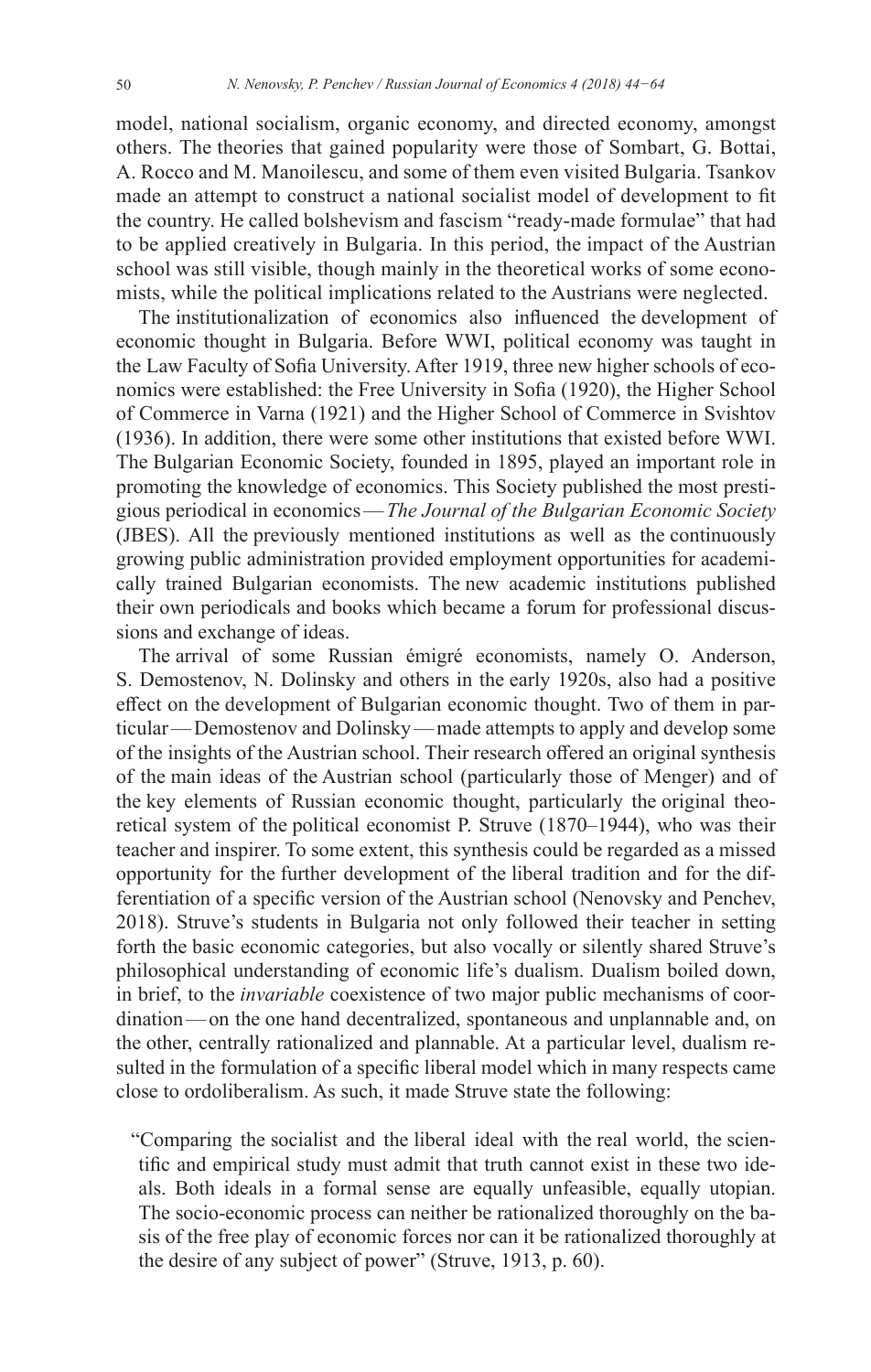The main disciples of Struve were Demostenov and Dolinsky (for details see Nenovsky and Penchev, 2018). Each of them applied the principles of the Austrian school and those taken from Struve's system. However, it happened in different areas—Demostenov in the theory of money, while Dolinsky in agricultural problems and those of economic policy. Demostenov (1886–1966) was the most prominent theoretical economist who worked in Bulgaria between the two world wars—he was an exceptional specialist in the theory of money or monetary theory as well as in the methodology of economic science.<sup>5</sup> He did not take part in practical and applied discussions in Bulgaria. Apart from being the author of probably the best textbook on political economy entirely in the spirit of the Austrian school (Demostenov, 1946/1991), in several of his fundamental books on monetary theory and history, Demostenov developed the philosophical and methodological principles of the theory of money (Demostenov, 1929, 1937, 1942, 1945). He offered an original intellectual reconstruction, an interpretation of the monetary theories over the centuries from the viewpoint of the philosophical dichotomy suggested by Struve (and similar to that of K. Pribram), namely "realism/universalism—nominalism/singularism." It can be presumed that the research program was initiated by Struve who in *Economy and Price* formulated the leading philosophical dilemma illustrating it by the theory of money.<sup>6</sup> According to Struve:

"In the development of political economy and in general of the reflections on society, there is no more important opposition than that between the realistic motive (or the universalistic one) and the nominalistic motive (or the singularistic one)" (Struve, 1913, p. xxxii).

Demostenov devoted all his creative efforts to the theoretical interpretation of the evolution of the theories of money from the viewpoint of the philosophical dichotomy mentioned above. He was a staunch opponent of universalism, objectivism, and substantialism in the theories of money. According to him, those teachings were a manifestation of logical errors and of a "distortion of thought" when "common" categories considered to be actually existing emerged in the theory. In other words, it was a matter of "logical" phantoms. The cognitive mechanisms for the emergence of those phantoms had been reduced to three—first, the existence of a "materialistic complex" in the economic and monetary science; second, "transformation of what was given (what was) into what was due (what should be)"; and third, the existence of "monetary universals, universae" in thinking. Within the framework of these universals (universae), two such phantoms were distinguished—that of global money (as being uniform for humanity, money everywhere and eternal money (money forever)). Such problems resulted in chartalism and nominalism as did the theory of Knapp who denied the possibility of applying the theory of value and price to money. Demostenov discovered

<sup>5</sup> The originality and the theoretical qualities of Demostenov were acknowledged even by Marxists who were his outright theoretical enemies (Grigorov, 1960, pp. 31, 38, 98–128; Nathan, 1964, pp. 205–208; Nathan et al. 1973, pp. 105–114).

<sup>6</sup> According to archive documents, Demostenov worked on the subject of reconstruction of the monetary thought in the spirit of Struve back as a student in 1914 when he set forth his views on metallism and nominalism (and particularly on the theory of G. Knapp) under the guidance of K. Dill (Galcheva, 2017).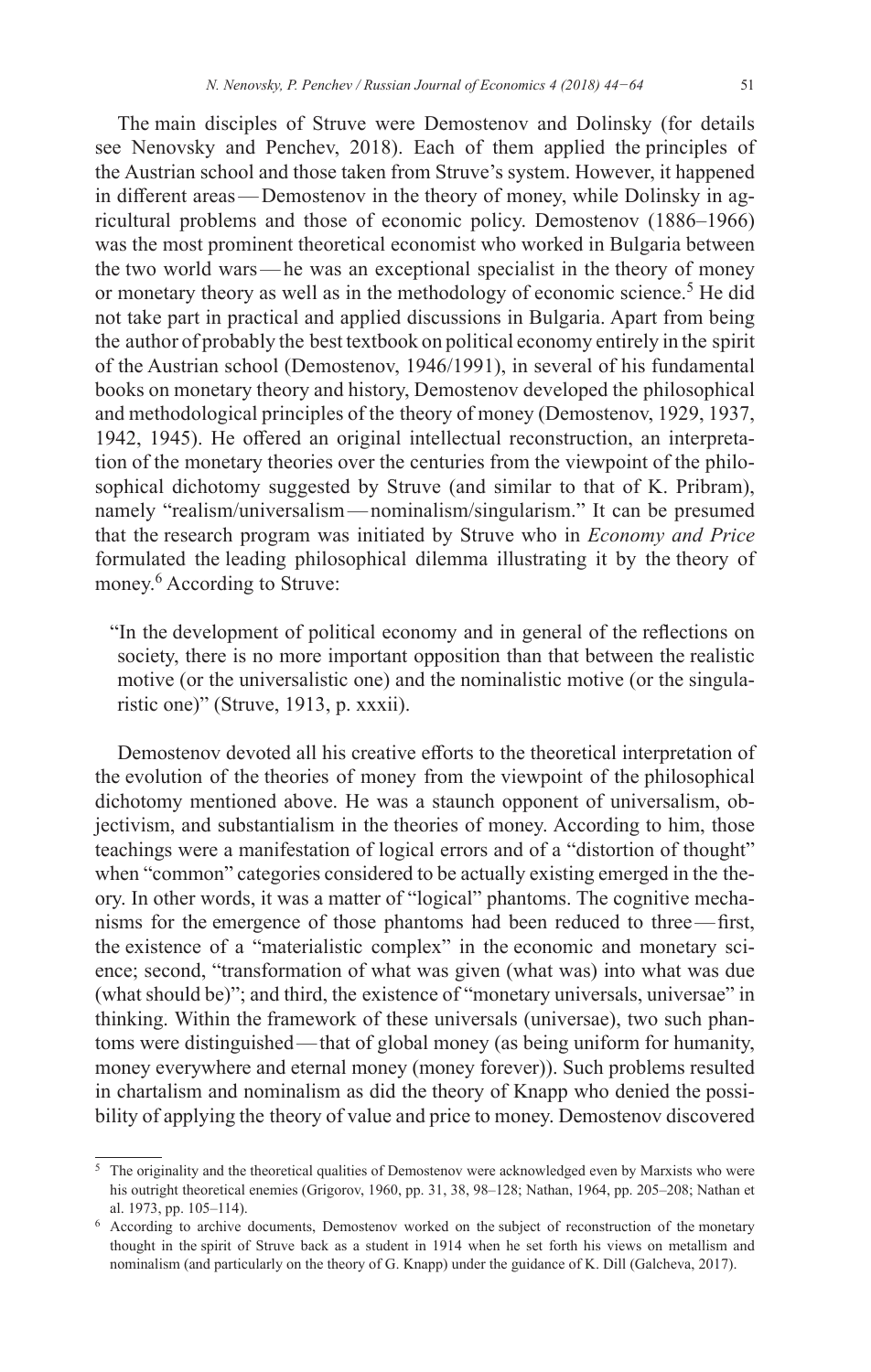a number of positive aspects in Knapp's approach. According to Demostenov, Knapp had been erroneously interpreted as being etatist, whereas it was actually a matter of a theory of the payment and monetary community. The state was only one of the forms of such a community.

Demostenov shared the principles of the functionalistic theory of money and placed it above the other two theories. According to that theory, money and its functions were the result of the selection of participants in a specific payment community. Demostenov wrote:

"An object cannot be considered money if it is not recognized as such by all the participants in the exchange […] The only criterion of being money is the attitude of the general public to it" (Demostenov, 1937, pp. 26, 42).

Considering it as a starting point Demostenov defined money in the following way:

"Certain objects become money for a particular social group when participants in the exchange start treating it as a universal unconditional immediate and equivalent tool of demand for all commodities found in the market" (Demostenov, 1942, p. 31).

In addition to the theory of money, Demostenov offered original and extremely erudite reconstructions of monetary history and the history of monetary thought which in many respects were superior to what was written in those years in the developed Western countries.

Essentially, the influence of Demostenov as a representative of the Austrian school, or the so called "subjective school" in Bulgaria was so significant that it became immediately the subject of aggressive criticism, particularly in the first few years after the rise of communists to power (Mateev, 1947; Spirkov 1960; Poryazov, 1962). Outstanding amongst them, as regards aggression, was the otherwise highly erudite monograph on the subjective school in the theory of value (the value) by the young Evgeni Mateev (1920–1997). After analyzing the Austrian theory of value from the viewpoint of Marx's labor theory of value, Mateev dedicated the last 20 pages to the subjective school in Bulgaria—essentially to Demostenov<sup>7</sup> alone. In those pages, which were the weakest and the least satisfactory part of the book (as we have already mentioned, the book is an extremely erudite illustration of the Marxist and Austrian theories of value), Mateev offered a series of Marxist clichés and aggressive comparisons (Demostenov as well as the subjective school were reduced to the level of Goebbels).<sup>8</sup>

<sup>7</sup> There is evidence that Mateev, who was a highly talented economist, was ignored by Demostenov who preferred I. Rankov as his assistant and that was one of the reasons for writing the book (Galcheva, 2017). There is also evidence that in the first few years of the rule of the new government parallel to lecturing an "Austrian" course in political economy, a Marxist course was also lectured. Demostenov himself liked to say that he would have been able to read the Marxist course, but he considered that Marx's theory was unsatisfactory. 8 "The subjective school had a major role in the shaping up of the reactionary intelligentsia which played

a sinister role in our political, cultural and economic life" (Mateev, 1947, p. 385). "Probably according to the Bulgarian subjectivists, Goebbels would have been the best economist!" (Mateev, 1947, p. 402).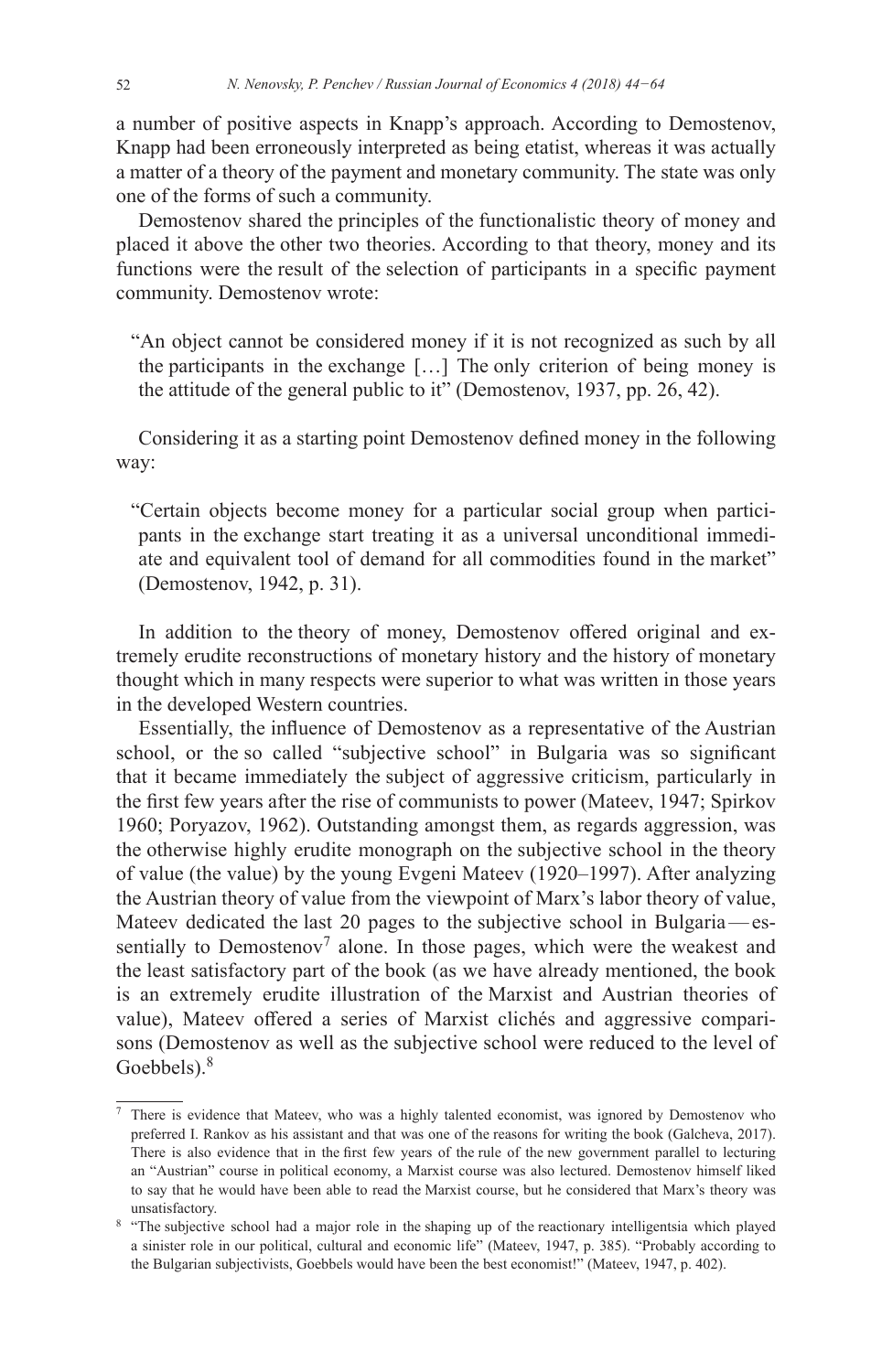Demostenov was attacked on several points as regards his attempt to refute the Marxist theory of value, such as his views on the following points: (i) on the place of use value in Marx's theory and whether it was objective or subjective (ii) on the impossibility to compare concrete labors and the "futility" of the average social labor (iii) on the treatment of free goods, (iv) on the impossibility to explain within Marxist framework the land rent which according to Demostenov had a price without having been supported by a labor value, and (v) on the difficulties of the functioning of a socialist planned economy, amongst others.

In general terms, Mateev, J. Nathan and K. Grigorov believed that the reason for the subjective school in Bulgaria to accept above all the "Austrian version" (rather than the mathematical one) was the fact that Bulgarian capitalism was backward and peripheral, was financially dependent on foreign capital, and was mainly associated with circulation and trade. According to them, the purpose of the Austrian school was to "divert the attention" by focusing on theories which had nothing to do with the Bulgarian economic life. Furthermore, it was an entirely "imported item" and dealt with problems "that have nothing to do with the Bulgarian problems" (Mateev, 1947, pp. 382, 384). It is noteworthy that the assessment of the Bulgarians supporting the "Austrian tradition" was at odds with the widespread opinion at the time of communism that the Bulgarian "bourgeois" economic science was generally eclectic and theoretically, practically and empirically oriented (for example, Grigorov, 1960, p. 53; Nathan, 1964).

Another prominent representative of the Austrian tradition, also Russian by origin and a disciple of Struve was Dolinsky (1890–1968), a lecturer for many years in the Higher School of Commerce in Varna. Methodological individualism is the basis of the works of Dolinsky, and according to some historians of economic thought, he was very close to R. Liefmann's and F. Guhel's psychological marginalism (Grigorov,  $1960$ ).<sup>9</sup> Nevertheless, he did not reject all ideas of the German historical school. He attempted to integrate some of them within the framework of Menger's theoretical concepts. On this basis, he published a number of studies. The focus of his research was Bulgarian agriculture, but he also published papers and studies on a wide range of other topics. Amongst them were the principles of economic policy, entrepreneurship, business cycle, and analysis of the general economic conditions in Bulgaria during the interwar period.

Dolinsky's views on the nature and definition of capital were to some extent similar to those of Menger. According to Dolinsky's definition, capital was both a means of organizing the economy and production, and a source of earning income and profit. Therefore, historically, the concept of capital appeared with the emergence of money capital as a means of obtaining interest (Dolinsky 1937, p. 148). Dolinsky also rejected the views of Ricardo that land was not a capital and associated the notion of capital with the existence of mar-

<sup>&</sup>lt;sup>9</sup> It is noteworthy that Struve also preferred the psychological version of value (value is a feeling, a psychological process) of Liefmann to that of Menger, where value was a parameter, it was objective. It is noteworthy that the other prominent Russian economist in Bulgaria, I. Kinkel, also preferred the psychological version of Liefmann to that of Menger in dwelling on his synthetic theory on value in the spirit of Tugan-Baranovsky (Kinkel, 1925). See also Grigorov (1960, pp. 41–44; 1963, p. 490).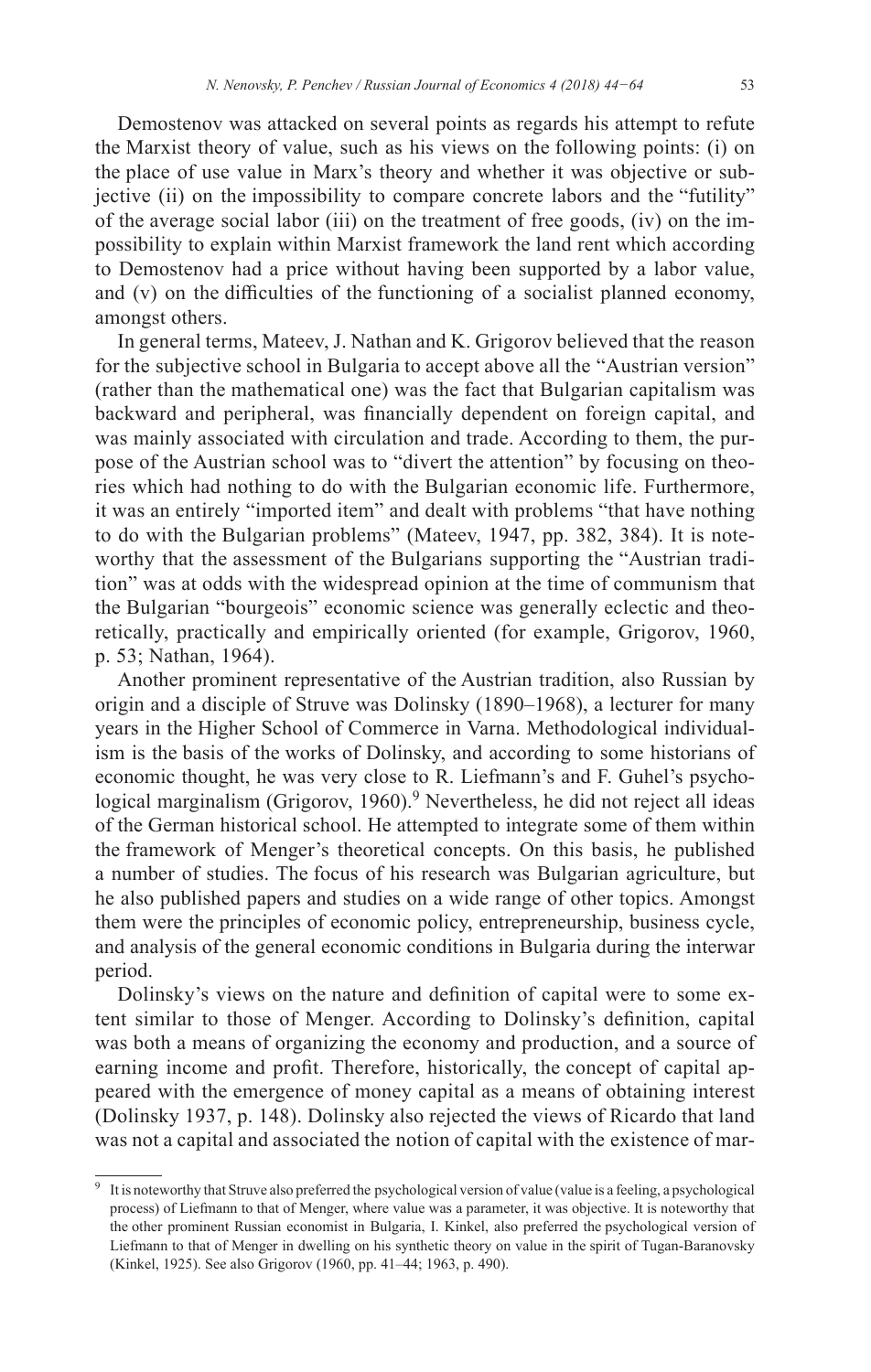kets and private property. Dolinsky was close to the principles of the Austrian school as regards a number of other components of his broad theoretical views. The most important amongst them was perhaps his claim that generally, the economic order was not a result of rational plans, but of a spontaneous historical process (Dolinsky 1941). An important aspect in Dolinsky's overall economic philosophy was his understanding that the rationale and calculations of *homo economicus* was not something real, separated by a "Chinese wall," from the other areas of human life. Consequently, the economy was not separated from the social whole.

He was actually the only Bulgarian author who participated in the theoretical debate on socialism, although he did not delve deeper as regards the possibility of economic calculation and rational organization of the socialist economy in the absence of prices and private ownership of the means of production.<sup>10</sup> Dolinsky (1930a) published an article entitled *Is the End of Capitalism Coming?*. It was a response to Sombart's allegation of the ageing of capitalism. In his opinion, in a modern society, one could find the components of the new economic system that would replace capitalism. According to Sombart, the signs of the "ageing" of capitalism were the facts that the striving for profit gradually decreased, that entrepreneurs lost their initiative and that competition as a driving force of the economy was gradually diminishing. Dolinsky thought that these symptoms did not indicate the "ageing" of capitalism, but rather an evolution of capitalism itself. In support of his thesis, he espoused the views of A. Weber and A. Spiethoff who believed that the emergence of cartels did not eliminate the price mechanism of the economy, and therefore that process should not be regarded as a symptom of the forthcoming socialism. In the same manner, monopolization or more precisely the trend toward concentration did not eliminate competition, but only changed its form. There were two main factors in support of this idea. The first was that not all industries and sectors of the economy were susceptible to the concentration of production and the second was that competition between the cartels' members and between the cartels and producers who remained out of them was not completely eliminated. He agreed with Mises that the attraction of socialism was due to the fact that part of the society believed that it would improve the living standards of the people.

Dolinsky was the first to introduce the concepts of entrepreneur and entrepreneurship in Bulgaria. In 1942, he published a special study entitled *Some Basic Issues Concerning the Entrepreneur Concept* (Dolinsky, 1942). The study is challenging to read as it is not well organized, there are no chapters, at times the quotations by some obscure authors are too long and it is not clear whether the author criticizes or accepts their arguments. Perhaps, owing to this, the study was largely neglected in the history of Bulgarian economic thought. However, there are some interesting insights on the study. Dolinsky criticized the classics and Marxists for not understanding the role of an entrepreneur in the economy and economic development. He largely accepted the Schumpeterian notions of the entrepreneur and its creative role and argued that entrepreneurship was not a typical feature of the capitalist society only. Dolinsky criticized the Schumpeterian insights on

<sup>&</sup>lt;sup>10</sup> Dolinsky wrote a positive review of B. Brutzkus's critical book on socialist and planned economy (Dolinsky, 1930b).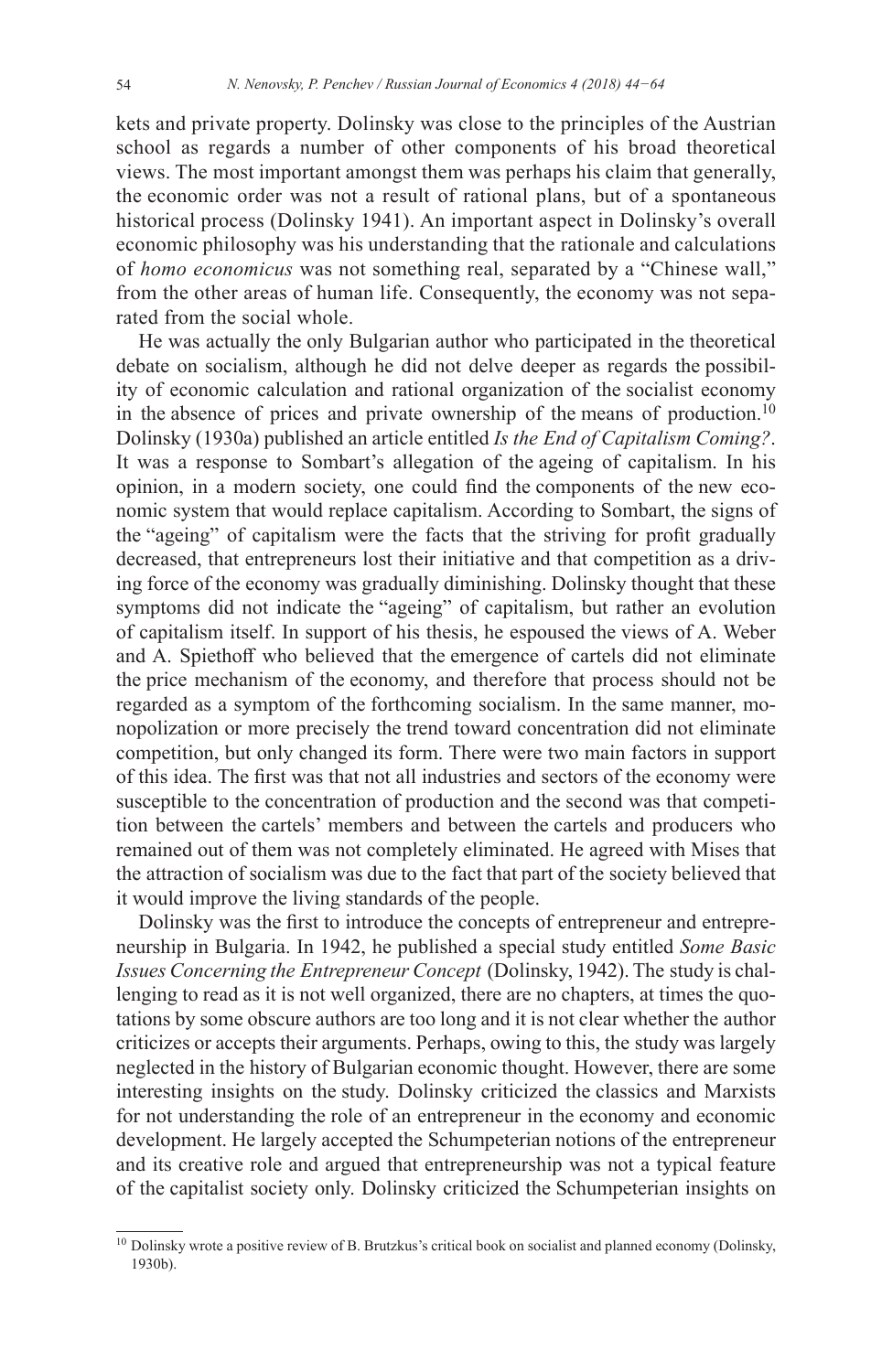the static equilibrium and argued that it was possible to have an entrepreneurial activity in a static equilibrium (Dolinsky, 1941, pp. 72–81). He also argued that the profit motive was not the only one for entrepreneurs and that there were other motives, such as their aspiration to develop and prove their own personal qualities in extreme situations (Dolinsky, 1941, pp. 81–82). Generally, Dolinsky regarded the writings of Schumpeter, Wieser and Röpke as complementary in the understanding of an entrepreneur.

Subsequent to the first generation of Austrians of a Russian origin, a new young generation emerged that shared the main aspects of the Austrian school. Standing out amongst them were the disciples of Demostenov, namely K. Bobchev, S. Zagoroff, G. Svrakov,<sup>11</sup> J. Burilkov, I. Rankov as well as A. Hristoforov, who had direct access to the Austrian school (he followed the lectures of Hayek in the London School of Economics).

Bobchev (1894–1976) actively combined the practical and theoretical activity, particularly in the field of international trade, economic policy and the role of the state in it. He was also the secretary of the Bulgarian Economic Society. Here, we shall dwell on his intellectual evolution and original theoretical study.

Bobchev studied in Bulgaria, Russia (St. Petersburg) and Germany (Freiburg and Heidelberg). In his youth, he was a staunch supporter of the extreme psychological and marginalist versions of value.<sup>12</sup> He defended his dissertation under the guidance of R. Liefmann in which he shared the theory of L. Petrazycki and opposed Menger. In a similar spirit was his first article on the methodology of economic science (Bobchev, 1924). In those years, the Austrian aspects of Bobchev's theory were obvious. Later, after the Great Depression, Bobchev published a number of articles on the problems of international trade and protectionism included in his book of 1937 entitled *Studies of the Theory of International Trade*. The book was a reaction to the protectionist tendencies in the 1930s as well as an intellectual opposition to the popular book by the Romanian economist M. Manoilescu (released in 1929). As known, Manoilescu theoretically substantiated the need of a "permanent" industrial protectionism of the Balkan countries. The classic and essentially Marxist interpretation of the Romanian author (it was a matter of "a nonequivalent exchange of labor and value") was opposed by Bobchev through his neoclassical analysis of international trade, combined with the theory of productive forces (a German concept, characteristic of the theories of protectionism). The need for protectionism was manifested in Bobchev's model only in some parts and in certain configurations (for details, see Blancheton and Nenovsky, 2013). Although he continued to consider the economy as a process rather than an equilibrium, in his book, Bobchev advanced toward the mathematical version of marginalism. Essentially, Bobchev developed the ideas of B. Ohlin to which he added the availability of marginal changes in the productive forces. Those changes were reduced to four categories—virtualization, commercialization, qualification and urbanization. Each of them provided different combinations of gains/losses in the welfare of the various

<sup>&</sup>lt;sup>11</sup> Svrakov (1901-1985) was also well acquainted with the Austrian school. He defended a doctoral thesis on the theory of capitals under the guidance of Sombart (Svrakov, 1935/1943/1995).<br><sup>12</sup> In 1934/35, he was granted the Rockefeller scholarship and went to London School of Economics.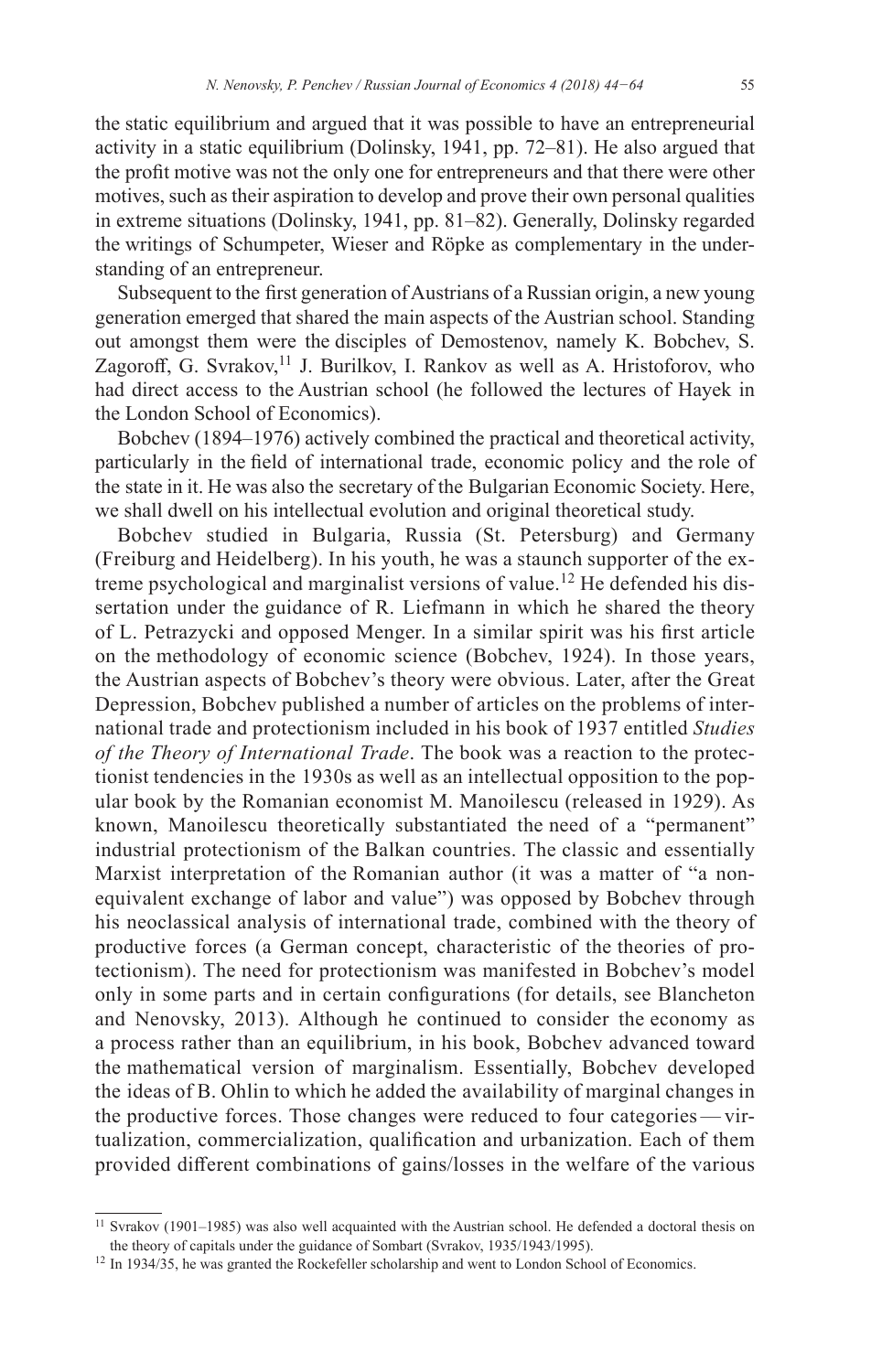economic agents (consumers, manufacturers, entrepreneurs and owners of productive forces<sup>13</sup>).

Bobchev tried to promote his theory outside Bulgaria and to this effect, he maintained correspondence with Mises, A. Bilimovich, Petrazycki, and O. Morgenstern among others, prepared the English translation (original by A. Hristoforov), which was never released. Bobchev also conducted applied analyses on the level of "protectionism" in Bulgarian industry. It showed that the Bulgarian industry was overprotected and excessively "glutted/*prenasitena*" (Bobchev, 1938).

Subsequently, he increasingly oriented his research toward economic policy and the role of the state and, at the end of his career, in the late 1930s and early 1940s, though not explicitly, he shared the principles of a directed economy. Bobchev was an example of how practice itself and the fast economic and political changes in the interwar period resulted in changes in the views of the supporters of the Austrian school and subjective school as a whole. Although less pronounced, a similar development was also evidenced as regards the other extremely talented Bulgarian economist, Assen Hristoforov (1910–1970).

In a nutshell, Hristoforov was one of the few Bulgarians who studied in England and had a direct contact with the British economic tradition, including the Austrian ideas of the economic cycle and the role of money in it. Hristoforov was extremely gifted, not only in theory, but above all, in applied macroeconomics. He was the author of a brilliant study of the Bulgarian economic cycle (Hristoforov, 1939; see also Bobtcheff, 1939). Hristoforov was familiar with and dwelt on the Austrian school, and this was present in his works, particularly through the monetary theory of the economic cycle (Hristoforov, 1939) as well as in one of his last books on the war economy, which could also be interpreted as a type of application of the Austrian theory of the cycle to the years in the conditions of the preparation for war and during a war. He was forced to admit that the state would increasingly interfere in economic life and would resort to Keynes (Hristoforov, 1943).

Slavcho Zagoroff (1898–1970) studied in Berlin and, similar to Bobchev, specialized through Rockefeller in the London School of Economics. He devoted himself to statistical and empirical research and was the Director of the National Bureau of statistics for several years. Although he shared the ideas of the subjective school, above all, in its Austrian version, in his practical analyses, he was initially closer to the monetarism of I.  Fisher. Zagoroff was the only Bulgarian whose work on a problem of the U.S. economy<sup>14</sup> was published in the *Journal of Political Economy*. Subsequently, he worked on agrarian problems and the functioning of planned economy. Zagoroff was the main target of the attacks on the part of Marxists (for example, Nathan) according to whom the subjective school (and the historical one too) was directly related to the practice of fascism. However, it should be noted that in his last years, in emigration, Zagoroff dealt with a number of new issues (the relations between biology, physics and economy; the role of energy in the economy and in measuring the GDP etc.). His only more compact

<sup>&</sup>lt;sup>13</sup> Bobchev ignored the state as an economic agent with its own welfare. This was a serious omission or was rather a manifestation of his belief that the state did not generate value (this hypothesis is yet to be clarified).

<sup>&</sup>lt;sup>14</sup> Zagoroff tried to statistically defend the validity of the theory of purchasing power that, according to him, was valid in the long-term, and that the deviations detected between the movement of prices and of the dollar exchange rate were a short-term phenomenon (Zagoroff, 1934).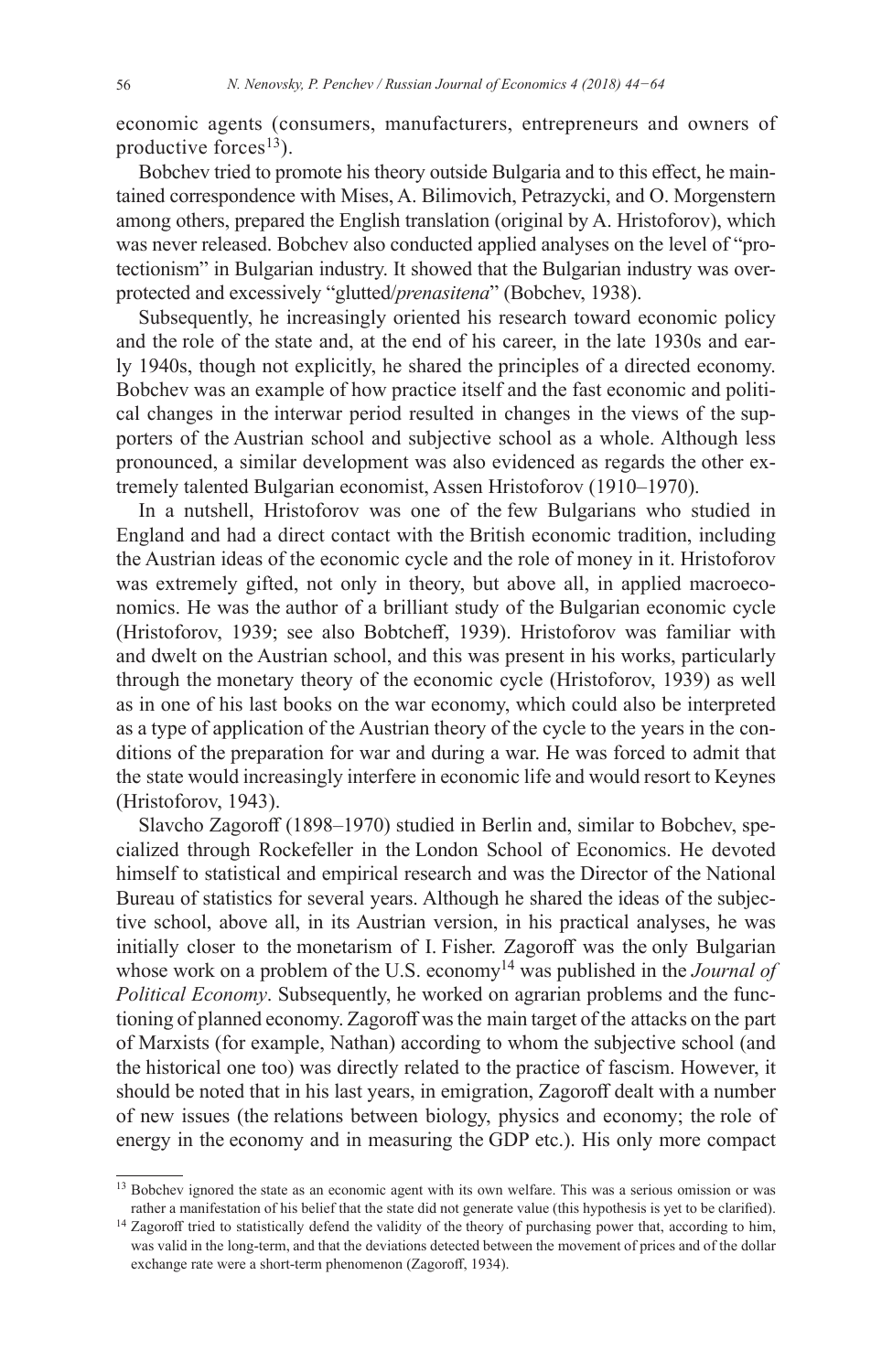work was his participation in the collective monograph devoted to agriculture in the Danubian countries 1935/1945, which included his previously published articles (Zagoroff et al., 1955). In this book, Zagoroff made a liberal interpretation of reforms in agriculture. It is interesting to note that Zagoroff was one of the 20 economists who regularly met in Paris under the framework of the Geneva Research Group in 1937/1938 to discuss the future of the world economy. The other participants were Hayek, J. B. Condliffe, L. Dupriez, W. Röpke, Ch. Rist and P. Jacobson.<sup>15</sup>

Unlike Zagoroff, the Austrian influence was clearly visible in the works of the young scholar Ivan Rankov (one of Demostenov's favorite students), who was a lecturer and later an associate professor at the Higher School of Commerce in Varna. His ideas were developed in his analyses of the dirigiste economy informed by some Mengerian theoretical notions. According to Rankov, economists engaged in the theoretical analysis of dirigisme had to abstain from the concrete political goals set forth by the ruling elites. On the basis of theoretical analyses, he also argued that it was not possible to justify or reject government interference in economic life. Rankov identified several major obstacles for developing an adequate theory of dirigisme. According to him, the first problem was that, in the beginning of the 1940s, it was preposterous to "outline an ideal type of a regulated economy that would [in turn] outline some complete picture of the system under consideration" (Rankov, 1943, p. 322). The second problem stemmed from the fact that dirigisme was analyzed both as an economic policy and as an object of economic theory without a clear distinction between the two approaches.

Rankov explicitly supported the thesis that a toolkit based on the theory of marginal utility, the laws of Gossen amongst others, was appropriate for a theoretical analysis of dirigisme. He argued that these basic theoretical principles were valid and applicable for the analyses of the liberal economy. In a dirigiste economy that combined individualistic and collectivist principles, the state replaced market prices with administratively determined prices. However, forced price control could not be limited only to certain sectors or to certain prices, but it necessarily affected labor costs and the price of raw materials, and, ultimately, resulted in the regulation of the whole economy (the views of Rankov were similar to the conclusions of Mises). Similarly, in a dirigiste economy, by reducing the possibility of obtaining a "true profit that is in line with the risk borne and the organizational capabilities of the entrepreneur," the establishment of new businesses would be too problematic. On the other hand, existing enterprises that were encouraged by the state "lose their dynamics and their ability to react to the economic changes" (Rankov, 1943, pp. 328–329).

However, the collectivist sector in the economy necessitated its theoretical analysis, which was impossible with the methods and principles of economics focused solely on the system of individual agents' interaction. The lack of such an analysis would make the theory of dirigisme incomplete and inadequate. Therefore, in the words of Rankov, it was necessary to resort to "the help of the realistic theory" (Rankov, 1943, p. 335). Rankov believed that while pure theory was universal and general, the theory of realism referred only to a par-

<sup>15</sup> Zagoroff's archives in Sofia, 218/24/382–383.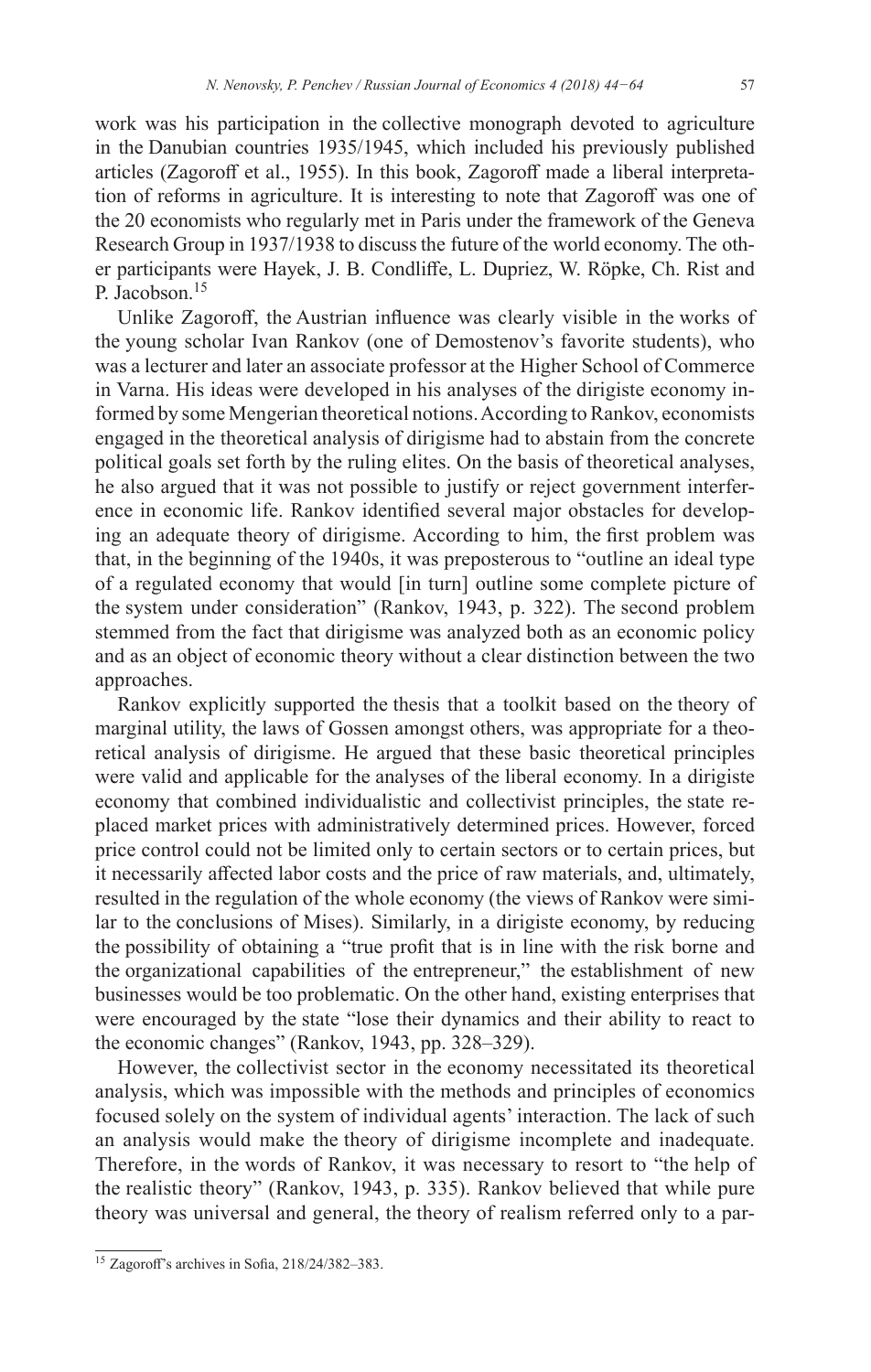ticular economic system. Moreover, a realistic theory utilized fewer generalizations and abstractions (Rankov, 1940, pp. 493–495). However, a significant contribution to the combination of the Austrian and "realistic" theory was not made and in the next years, Rankov did not publish anything to this effect. Considering this reason, we have included him in the survey as a representative of the experience of analyzing the dirigisme in terms of the basic tenets of the Austrian school. In 1945, the leading Bulgarian law scholar Venelin Ganev (1880–1966) published a voluminous interdisciplinary study on the economy, when he clearly exposed his liberal, subjectivist and, in many respects, Austrian views (Ganev, 1945).

#### **4. Communist period 1944–1989 and post-communist renewal**

As previously mentioned, the first few years of the Communist rule (1944– 1989), when the representatives of the "bourgeois economy," including those of the Austrian school, were still active, the attacks against them on the part of Marxists and Communist functionaries were aggressive (e.g. Mateev, 1947; Poryazov, 1962). The physical and intellectual elimination of these scientists actually made mass criticisms senseless and the Bulgarian society very quickly sank in the ocean of Communist economic theory. Western theories were completely unknown and the Austrian school ceased to exist in the scientific field.

The only occasions when it reemerged were when there were discussions about the place of commodity money relations and market relations in socialism, and later the criticism of the "convergence theory." An example of a positive and unbiased reference to the Austrian authors is Georgi Petrov (born 1929), a supporter of market relations and a staunch critic of the planned economy. Petrov actively referred to Mises and other Austrian and liberal authors in two of his books (Petrov, 1969, 1973). It is noteworthy that the first book written after the collapse of Communism (Petrov, 1990) was extremely radical and critical as regards the planned economy and the socialist mechanisms and did not include any reference to Austrian authors (a possible explanation is that the book, which is polemical, was written in a very short period of time).

During the last few years of Communism and the first year of changes, the most representative studies on Western liberal theories which familiarized Bulgarian readers with the Austrian school were those of A. Leonidov (1934–2015) (Leonidov, 1988, 1990). In these works, the author dwelt on the Austrian school in a comparative perspective as regards the different trends of the Western "neo-conservative" thought, particularly as regards ordoliberals. Leonidov explicitly set forth ordoliberalism as a basis of reforms in Bulgaria (Leonidov, 2000).

Two books by S. Koeva dedicated to Hayek and the Austrian school were published later (Koeva, 2002, 2004), as was an article by Nenovsky (1999) on the occasion of the 100<sup>th</sup> birth anniversary of Hayek released in the BNB. I. Varbanov also actively published materials in Svishtov on the methodology and philosophy of the Austrian school (e.g., Varbanov, 1996). Some topics of the Austrian school were also discussed in the extensive monograph on the neoclassical economy by Z. Mladenova (University of Varna) (Mladenova, 2011). In the first few years of the transition, the liberal ideas, including the Austrian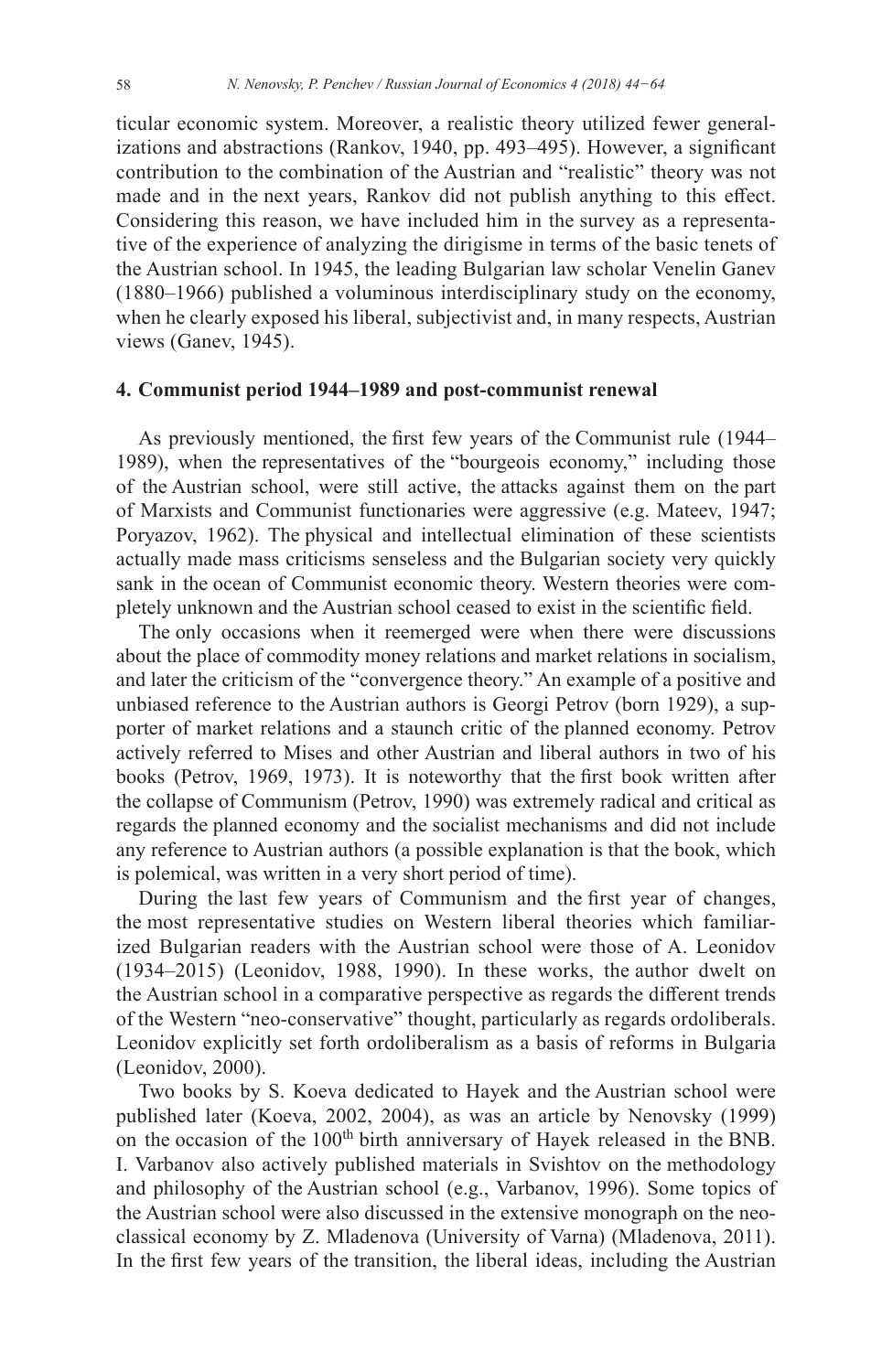ones, were actively supported by the IME set-up in 1993 by K. Stanchev, which attracted gifted and ambitious young people<sup>16</sup> who wrote and published materials on applied topics.

In general, the presence of the Austrian school was given a new impetus after the financial crisis, the hyperinflation and the introduction of the Currency Board in 1997. The Currency Board was an extremely conservative and restrictive monetary system where the state was completely isolated from the processes of creating money and was unable to refinance itself. The state and banks could not refinance themselves and they had to rely on the international monetary market. The conservative monetary policy, maintenance of the balanced and surplus budgets, flat tax and liberalization of a number of sectors, including the labor market, provided a major impetus to the spreading of the Austrian school. The "Bulgarian Hayek Society" was established in 1999/2002 (as an initiative of Nikolay Nenovsky and a group of students), which was particularly active in the first few years. It shaped young people, including G. Angelov, D. Chobanov, G. Kirov, M. Dimitrov and V. Assenova, who subsequently upheld active civil and public positions. The Centre for Liberal Strategies (established in 1994), and G. Ganev in particular, actively used the Austrian school. The Bulgarian Libertarian Society and the Expert Club for Economy and Politics, amongst others, were established later. Their activities combined the promotion of the Austrian school ideas, public discussions, academic presentations and lectures, political analyses, and suggestions. In the first few years of changes, the representatives of the French liberal society from Aix en Provence (J. Garello, P. Garello and E. Colombatto) were particularly active in Bulgaria, who jointly with the Institute for Market Economy, organized numerous forums and summer schools in which the Austrian school played a leading role.

Parallel to the organizational building already mentioned, a large-scale action was carried out, aimed at translating the classics and contemporary authors of the Austrian school. It started as individual initiatives (e.g. the translation of *The Anti-Capitalistic Mentality* by Mises was undertaken on the initiative of the Chairman of the Chamber of Audit and professor in law V. Dimitrov). Subsequently, the translations were systematized by many publishers (e.g. the MAK publishers established in 2004 by K. Manolov). The main works of the classics of the Austrian school and liberal economics (Hayek, Mises, Bastiat and W. Eucken) as well as of some of the modern representatives of liberalism (A. Rand, H. Hazlitt, R. Paul and H.-H. Hoppe) were published in Bulgarian. The translation and release of the *Human Action* in 2011, was undoubtedly of primary importance amongst the works which were most directly related to the economic contributions of the Austrian school.

Similar to the traditions established back in the late  $19<sup>th</sup>$  and early  $20<sup>th</sup>$  centuries, it appeared that translations and publications of Austrian works were prevailed by those which were not significantly associated with the Austrian contributions to the sphere of theory, but by those which reflected their common liberal, political, economic and social views, such as works related to the economic policy and structure and functioning of institutions. To a certain extent,

<sup>&</sup>lt;sup>16</sup> A general picture of the development of liberal ideas in Bulgaria in a comparative perspective was provided in Aligica and Evans (2009). See also Nenovsky (2011).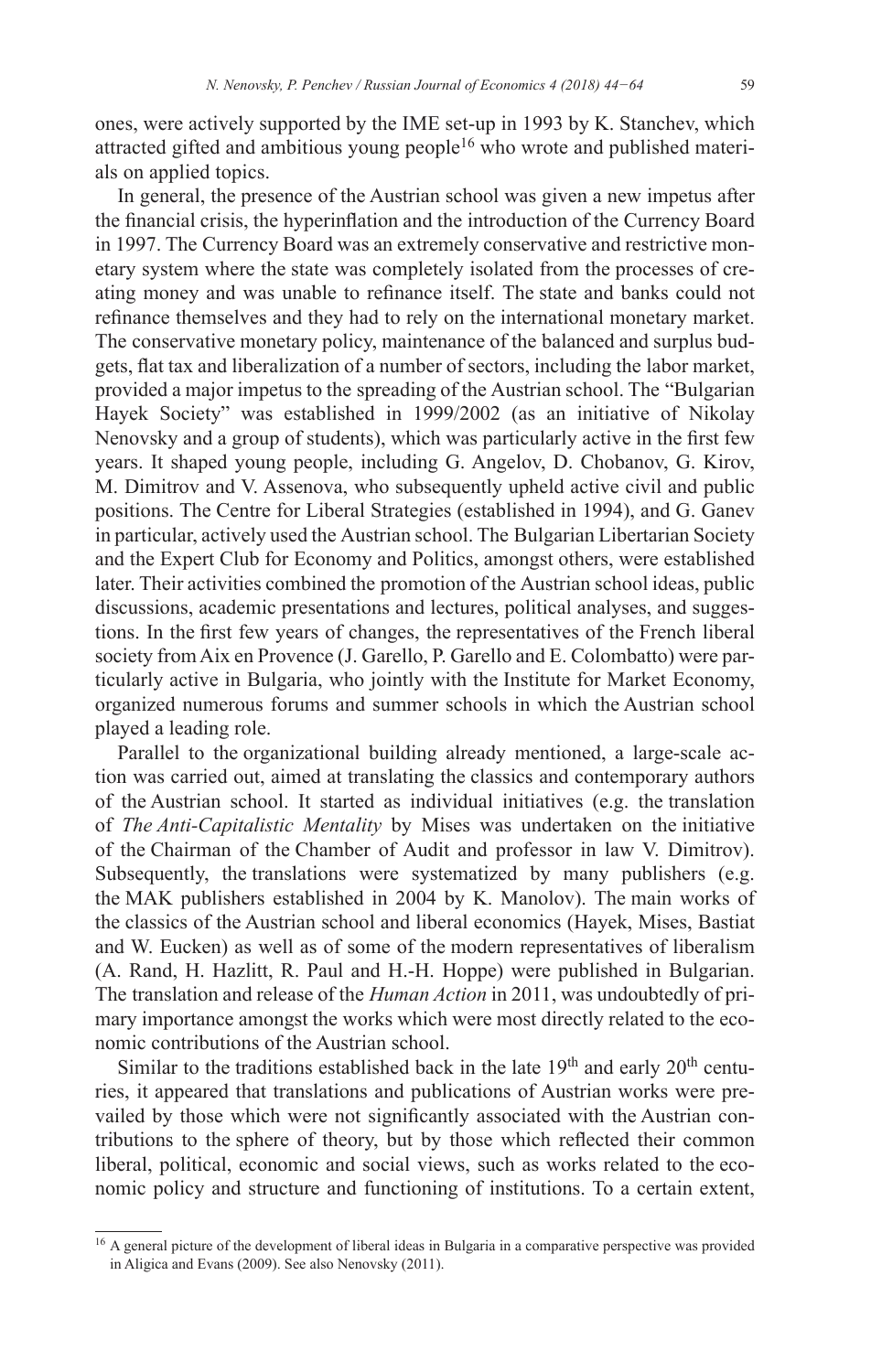the Austrian views which were close to those of the classical political economy and of monetarism, ideologically justified the pro-market reforms carried out (or not) in Bulgaria at the time of transition. Parallel to the gradual elimination of the state control over book publishing, to the globalization of the world market of ideas and to the relatively easy electronic dissemination of information, the importance of translated publications of the Austrian school gradually decreased. Today, they are accessible on the Internet.

Another form of distribution of the Austrian ideas was associated with the application of individual Austrian theoretical concepts in various studies on economics. Bulgarian students defended dissertation theses on the Austrian school, namely R. Andreev (on Mises' theory of money and credit in the University of National and World economy; see Andreev, 2010), M. Karpouzanov (on money and the monetary process in Aix en Provence; see Karpouzanov, 2009), and S. Kolev (on ordoliberalism; see also Kolev, 2013). Nenovsky (2001) published the first book on theoretical foundations of free money. Economic and historical studies such as those dedicated to the Bulgarians' ability to self-organize and emit their own currency before the liberation from the Ottoman rule were also published (Nenovsky and Penchev, 2015).

#### **5. Concluding remarks**

A closer scrutiny of the presence of the Austrian school ideas in Bulgaria during the last century justifies the formulation of some interesting regularities, which certainly, are yet to be specified and developed.

First, as a whole, the Austrian school ideas and, more generally, the liberal ideas, had a relatively limited perimeter. They were mainly disseminated in pure theory and rarely in practical research which was due to the strongly etatist nature of the Bulgarian economic thought. As previously mentioned, the Bulgarian thought was theoretical and pragmatically oriented and, as a whole, had an eclectic character. It had a prevalent normative character and was closely associated with the objectives of economic policy. These characteristics reflected the objectives of the national economic development, the need for modernization and of catching up with developed countries. To this effect and as regards the objectives mentioned above, the German historical school was regarded by the majority of the Bulgarian economists as significantly more adequate (for details, see Nenovsky and Penchev, 2015, 2016b). Therefore, at first glance, the Austrian school was not relevant to the "nature" of the Bulgarian economic thought. At times, though not for long, things changed and the Austrian school was given a strong impetus and managed to fit into the economic reality of the country. An example to this effect was the first 10 years subsequent to the introduction of the Currency Board (after 1997), when the Austrian ideas logically took their place by supporting the new conservative liberal monetary and economic institutions. This was essentially a confirmation of our observation and of other researchers as well that, similar to the past, the ideas followed institutions and the latter as a whole followed interests.

Second, the Austrian school in Bulgaria was modified towards including components of other trends. Having started as orthodox Austrians, under the constraints of reality, almost all Bulgarian economists gradually moved towards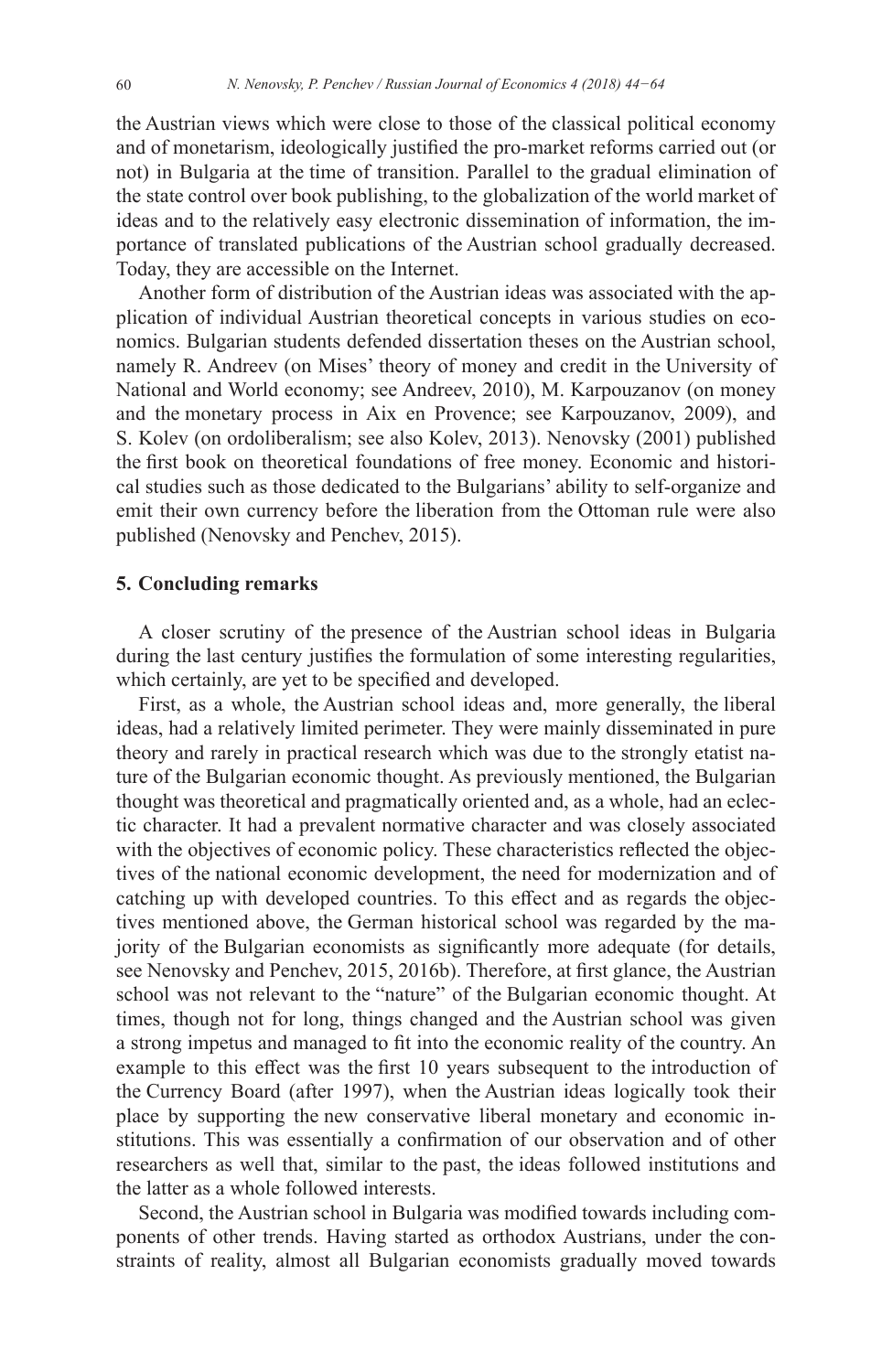taking into account political and power factors. Thus, for instance, in the interwar period, the most prominent representatives (Mishaikov, Bobchev, Dolinsky, Zagoroff, Svrakov, Hristoforov etc.) shared the theory, the principles of the subjective and the Austrian schools, but when it came to applied economics and economic policy, they automatically espoused the active role of the state. Even a genuine theoretician and a staunch proponent of the subjective school, such as Demostenov, took into account the role of the state and power ("social order") in his textbook on political economy. To a large extent, this reflected the dualistic approach of Struve, who as mentioned previously, who was very close to the principles of ordoliberalism. The evolution of Bobchev is also an illustrative example of a scholar who started from the "psychological theories of economic value" and came to the "planned economy." One of the authors of this text has also experienced an evolution as he wrote about free banking in purely Austrian terms (Nenovsky, 2001) and later under the influence of realities in the country where he suggested that monetary order should be regarded in close relation to power order and interests (Nenovsky, 2007, 2011).

Third, there was a certain dependence showing that the Bulgarian economic thought followed, copied and hybridized (synthesized) economic theories and ideas of the developed countries and, in particular, of the countries to which Bulgaria was pegged geopolitically and economically. For instance, when the Austrian school flourished during the 1920s in Europe, it spread to Bulgaria as well and its decay in Europe during the 1930s resulted in similar processes in Bulgaria. In the era of Communism, the ideas of the Austrian school were neither welcome in the USSR nor in Bulgaria, the intellectual satellite of the Soviet nucleus. Subsequent to the political changes, there was a certain Renaissance of that school, but in the course of time and with the occurrence of processes of European integration, its influence waned.

## **Acknowledgements**

The authors are grateful to a referee and a guest editor for comments and suggestions. However, they bear full responsibility for the final text.

### **References**

- Aligica, D., & Evans, A. (2009). *The neoliberal revolution in Eastern Europe: Economic ideas in the transition from communism*. Cheltenham: Edward Elgar.
- Blancheton, B., & Nenovsky, N. (2013). Protectionism and protectionists theories in the Balkans in the interwar period. *Cahiers du GRETha, 2,* 1–34.
- Bobchev, K. (1924). The subject of economic science. *Law Review, 25* (7), 3–16 (in Bulgarian).
- Bobchev, К. (1937). Studies on the theory of international trade. Sofia (in Bulgarian).
- Bobchev, К. (1938). Bulgaria's industrialization and its limits. *Journal of Bulgarian Economic Society, 37* (5), 273–281 (in Bulgarian).
- Bobtcheff, C. (1939). *Mémorandum sur la politique commerciale extérieur de la Bulgarie après la guerre*, (préparé pour la Conférence des Hautes Etudes Internationales). Sofia: Imprimerie Polygraphia.
- Chivvis, Ch. (2010). *The monetary conservative: Jacques Rueff and twentieth-century free market thought*. DeKalb, IL: Northern Illinois University Press.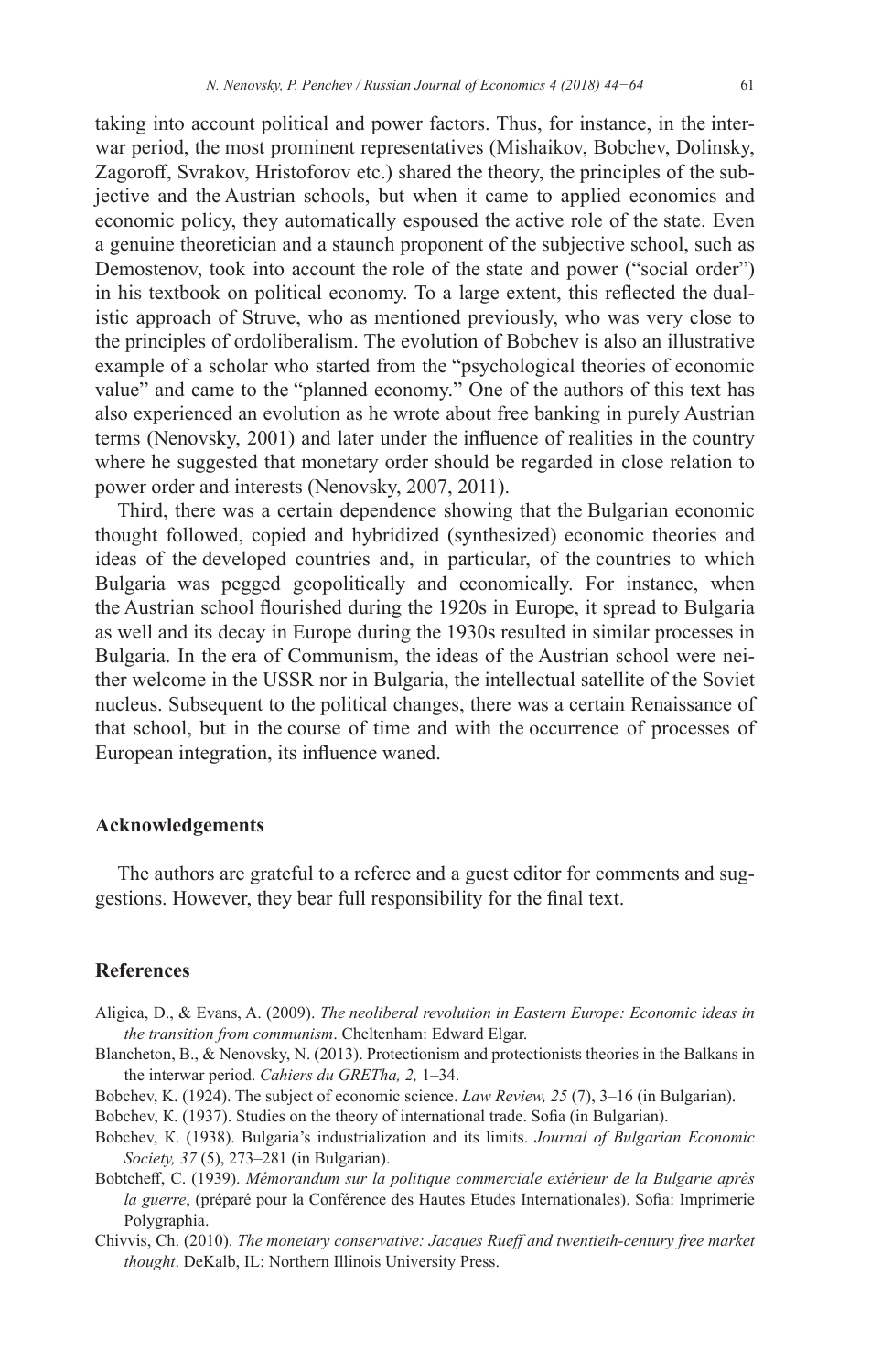- Danailov, G. (1906). *Principles of political economy.* Plovdiv: Hristo Danov Publishing House (in Bulgarian).
- Danailov, G. (1934). *Fundamentals of political economy* (second revised and supplemented edition). Plovdiv: Hristo Danov Publishing House (in Bulgarian).
- Demostenov, S. (1929). Theory of money. Survey of literature. *Economic Thought, 1* (2), 118–123 (in Bulgarian).
- Demostenov, S. (1937). *Essays on the theory of money, Part I*. Sofia: Royal Publishing House (in Bulgarian).
- Demostenov, S. (1942). *Some unsettled issues of the monetary theory*. Yearbook of the State School of Finance and Administrative Sciences. Sofia (in Bulgarian).
- Demostenov, S. (1945). *Essays on the theory of money, Part II.* Sofia: Sofia University Press, (in Bulgarian).
- Demostenov, S. (1991 [1946]). *Theoretical political economy, Part I: Introduction to the theoretical political economy; Part II: Principles of production; Part III: Principles of exchange*  (3rd edition). Sofia: Sofia University Press (in Bulgarian).
- Dolinsky, N. (1930a). Is the end of capitalism coming? *Philosophical Review, 2* (4), 24–32 (in Bulgarian).
- Dolinsky, N. (1930b). Prof. B. Brutzkus, Die Lehren des Marxismus im Lichte der russischen Revolution, Verlag H. Sack. Berlin, 1928. *Journal of Bulgarian Economic Society*, 512–515 (in Bulgarian).
- Dolinsky, N. (1937). *A course on political economy*. Varna (in Bulgarian).
- Dolinsky, N. (1941). The teachings of Walter Eucken as a new attempt to resolve the fundamental problems of economic knowledge. *Archive for Economic and Social Policy*, *16* (4), 231–247 (in Bulgarian).
- Dolinsky, N. (1942). *Some basic issues concerning the concept of entrepreneur*. Varna: Izgrev Publishing House (in Bulgarian).
- Galcheva, T. (2017). *The private collection of Simeon Sergeevich Demostenov (1886–1966). Collective memory versus ideological control.* Unpublished manuscript (in Bulgarian).
- Ganev, V. (1945). *La Réalité économique. Essaie d'une synthèse sociologique*. Sofia: Sofia University.
- Geshov, I. (1886). White-collar proletariat. *Periodical Journal of the Bulgarian Literary Society*, *19–20*, 118–133 (in Bulgarian).
- Geshov, I. (1899). *Words and deeds. Financial and economic studies*. Sofia: Ivan Govedarov Printing House (in Bulgarian).
- Geshov, Iv. (1916). *Memories of years of struggles and victories*. Sofia: Gutenberg (in Bulgarian).
- Geshov, I. (1928). *Recollections and studies*. Sofia (in Bulgarian).
- Grigorov, K. (1960). *History of bourgeois economic thought in Bulgaria in the period between the two world wars (Theoretical guidelines)*. Sofia: Naouka iIzkoustvo Publishers (inBulgarian).
- Grigorov, K. (1963). *History of economic theories*. Sofia: Naouka iIzkoustvo Publishers (inBulgarian).
- Hristoforov, А. (1939). *The course of the trade cycle in Bulgaria 1934–1939*. Statistical Institute for Economic Research, State University of Sofia. Sofia: Pridvorna Printing House (in Bulgarian).
- Hristoforov, А. (1943). *An introduction to the political economy of military economy. Theory of the war-time economic situation*. Sofia: Zadrouzhen Troud Printing House.
- Karpouzanov, M. (2009). *La procédure monétaire. Un essai sur la dimension qualitative de la monnaie*. Thèse de doctorat en sciences économiques, Université Paul Cézanne Aix-Marseille III.
- Kinkel, I. (1925). *Theories of value in the political economy. A detailed outline of the main theories of value*. *An aid in studying the problem of value and price.* Sofia: The Free University (in Bulgarian).
- Koeva, S. (2002). *The market as a spontaneous order: The contribution of F. A. Hayek*. Varna: STENO Publishers (in Bulgarian).
- Koeva, S. (2004). *The Austrian economic school. Distinctive features and individual specificities*. Varna: STENO Publishers (in Bulgarian).
- Kolev, S. (2013). *Neoliberale Staatsverständnisse im Vergleich*. Stuttgart: Lucius & Lucius.
- Leonidov, А. (1988). *Neoconservatism and the bourgeois political economy*. Sofia: Naouka i Izkoustvo Publishers (in Bulgarian).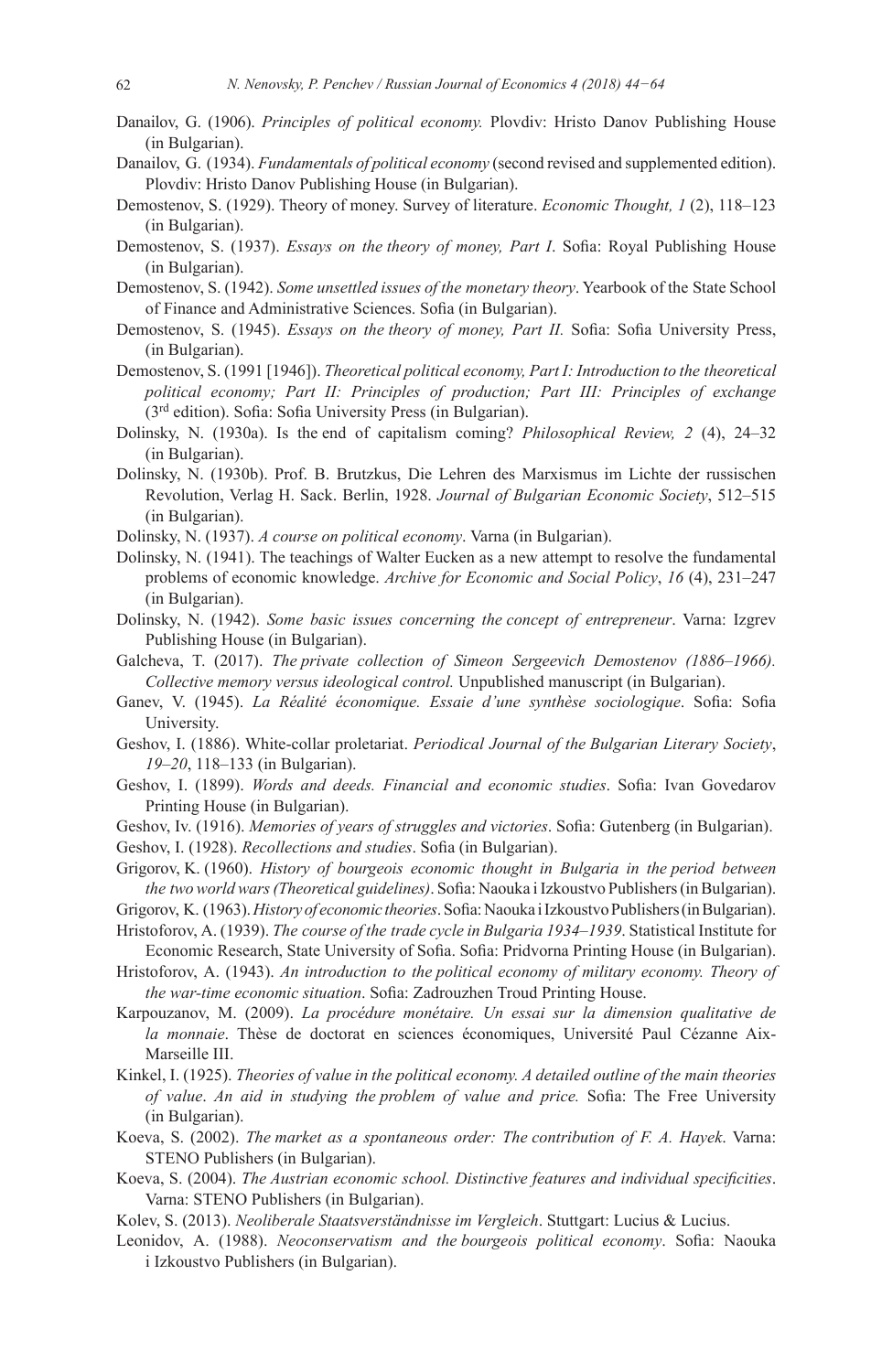- Leonidov, А. (1990). *The economic views of modern conservatism.* Author's summary of a dissertation for obtaining the academic degree of "doctor of economic sciences", Specialized Scientific Council in Political Economy, Sofia (in Bulgarian).
- Leonidov, A. (2000). *Ordoliberalism, social economy, transformation*. Sofia: LIK Publishers (in Bulgarian).
- Mateev, E. (1947). *Subjectivist school and the Marxist-Leninist political economy.* Sofia: Publishing House of the Bulgarian Workers Party (communists) (in Bulgarian).
- Metodiev V., & Stoyanov L. (Eds.) (1987). *Bulgarian public institutions*. Sofia: Peter Beron Publishing House (in Bulgarian).
- Mishaikov, D. (1933). *The main principles of political economy*. Sofia: Nov Zhivot Printing House (in Bulgarian).
- Mladenova, Z. (2011). *The neoclassical theory in the late 20th and early 21st century (Achievements, problems, prospects).* Varna: STENO Publishers (in Bulgarian).
- Nathan, J. (1964). *History of economic thought in Bulgaria.* Sofia: Naouka i Izkoustvo Publishers (in Bulgarian).
- Nathan, J., Grigorov, K., Berov, L., Mechev, St., & Trendafilov, T. (1973). *History of economic thought in Bulgaria.* Sofia: Naouka i Izkoustvo Publishers (in Bulgarian).
- Nenovsky, N. (1999). *Hayek's economic philosophy (100th birth anniversary of F. A. Hayek)*. *BNB Discussions Papers*, No. 8 (in Bulgarian).
- Nenovsky, N. (2001). *Free money (the questions of economic theory)*. Sofia: Edition of the Bulgarian Academy of Sciences, Marin Drinov Publishing House (in Bulgarian).
- Nenovsky, N. (2005). *Exchange rate inflation: France and Bulgaria in the interwar period. The contribution of Albert Aftalion (1874–1956).* Sofia: Edition of the Bulgarian National Bank.

Nenovsky, N. (2007). *Monetary order. Critics of monetary theory*. Sofia: Siela Edition (inBulgarian).

- Nenovsky, N. (2011). The Bulgarian economic thought since 1989: A personal perspective. *The History of Economic Thought, 52* (2), 1–26.
- Nenovsky, N. (2012). Theoretical debates in Bulgaria during the Great Depression. Confronting Sombart, Marx and Keynes. *Oeconomia, 2* (1), 67–101.
- Nenovsky, N., & Penchev, P. (2014). The birth of economic thought and specialized economic press amongst the Bulgarians in the Ottoman Empire in the XIX century (A Mediterranean perspective). *Research Papers of UNWE, 1*, 93–126 (in Bulgarian).
- Nenovsky, N., & Penchev, P. (2015). Reconstructing eclecticism: Bulgarian economic thought in the Ottoman Empire in the 19<sup>th</sup> century. *History of Political Economy, 47* (4), 631–664.
- Nenovsky, N., & Penchev, P. (2016a). Money without a state. Currencies of the Orthodox Christians in the Balkan provinces of the Ottoman Empire (17<sup>th</sup>–19<sup>th</sup> centuries). *Review of Austrian Economics, 29* (1), 33–51.
- Nenovsky, N., & Penchev, P. (2016b). The evolution of the German historical school in Bulgaria (1878–1944). In: J. L. Cardoso, & M. Psalidopoulos (Eds.), *The German historical school and European economic thought* (Ch. 12, 204–222). London: Routledge.
- Nenovsky, N., & Penchev, P. (2018). Between Carl Menger and Peter Struve: On the Russian liberal economics. *History of Economic Ideas*, [forthcoming].
- Pareto, V. (2009 [1905]). *Corso di economia politica, Mondadori, I classici di pensiero*. Torino.
- Petrov, G. (1969). *Commodity relations and price formation in socialism*. Sofia: Naouka i Izkoustvo Publishers (in Bulgarian).
- Petrov, G. (1973). *The economic organization of socialist production and the "convergence" theory.* Sofia: Profizdat Publishers (in Bulgarian).
- Petrov, G. (1990). *The collapse of totalitarian economy.* Sofia: Naouka i Izkoustvo Publishers (in Bulgarian).
- Poryazov, D. (1962). The subjective school in Bulgaria and its theoretical tenets of money under capitalism. *Annual of the Svishtov High School in Finance and Economy, 21*, 1–69 (in Bulgarian).
- Psalidopoulos, M., & Theokarakis, N. (2011). The dissemination of economic thought in South-Eastern Europe in the Nineteenth Century. In H. D. Kurz, T. Nishizava, & K. Tribe (Eds.), *The dissemination of economic ideas* (pp. 161–191). Cheltenham: Edward Elgar.
- Rankov, I. (1940). Realistic or political economic theory? *Economist, 2* (4), 481–501 (in Bulgarian).